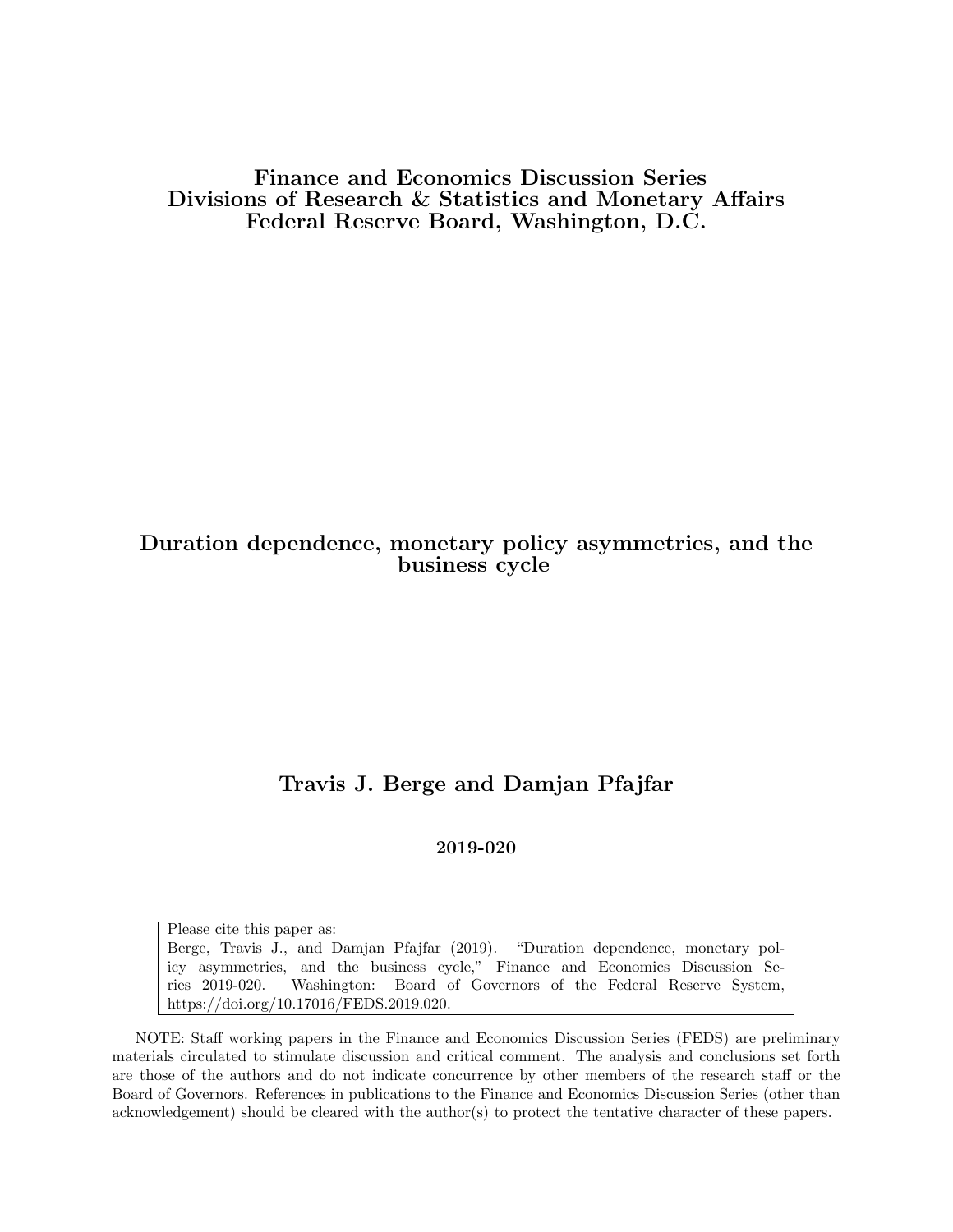### Duration dependence, monetary policy asymmetries, and the business cycle<sup>∗</sup>

#### Abstract

We produce business cycle chronologies for U.S. states and evaluate the factors that change the probability of moving from one phase to another. We find strong evidence for positive duration dependence in all business cycle phases but find that the effect is modest relative to other state- and national-level factors. Monetary policy shocks also have a strong influence on the transition probabilities in a highly asymmetric way. The effect of policy shocks depends on the current state of the cycle as well as the sign and size of the shock.

- Keywords: Duration analysis, hazard rates, business cycles, monetary policy asymmetries.
- JEL Codes: C23, C25, E32, E52.

Travis J. Berge and Damjan Pfajfar Board of Governors of the Federal Reserve  $20^{th}$  and C St, NW Washington, DC 20551 e-mail (Berge): travis.j.berge@frb.gov e-mail (Pfajfar): damjan.pfajfar@frb.gov

<sup>∗</sup>We thank seminar participants at the George Washington University, Federal Reserve Board, and St. Louis Fed for their comments and suggestions. The views expressed herein are our own and do not necessarily reflect those of the Federal Reserve Board or Federal Reserve System.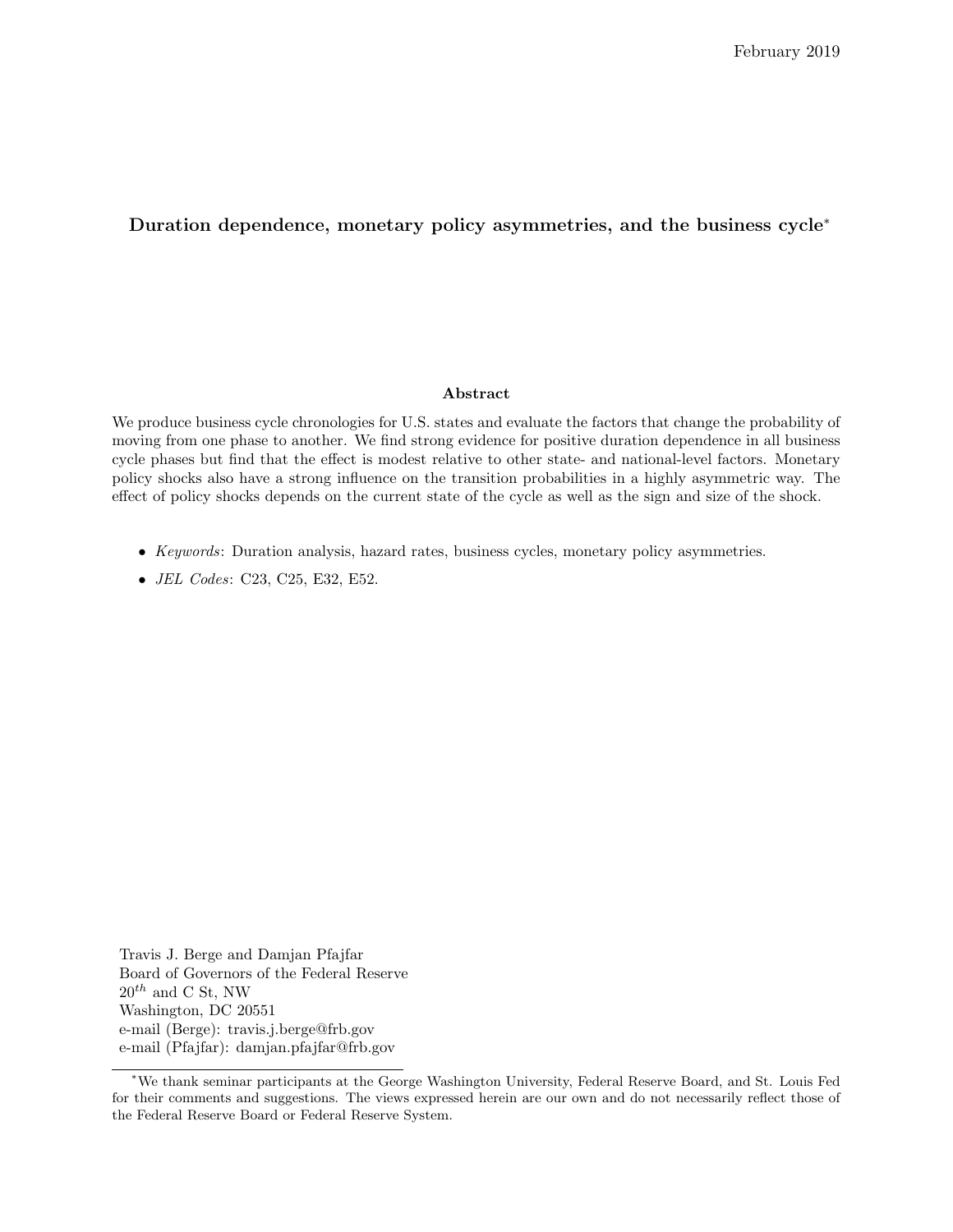## 1 Introduction

Macroeconomic growth consists of a series of alternating distinct phases: economic expansions are followed by declines in economic activity, recessions. The behavior of macroeconomic indicators is strikingly different across the two phases. It is no surprise, then, that a large literature studies the movement of the economy from one phase to the next.<sup>1</sup> A typical approach is to use either parametric or non-parametric statistical tools to make inference about the probability of moving from one phase of the business cycle to another, using the NBER's chronology of expansions and recessions in the United States. However, because there are only a handful of business cycle phases in the United States since WWII, inference made using business cycle data is necessarily uncertain. Previous studies generally cannot reject a null hypothesis that the hazard rate of the business cycle is flat, leading to the well-known aphorism that 'economic expansions do not die of old age.'<sup>2</sup>

This paper revisits the estimation of the hazard rate of the business cycle. Our analysis is distinct from the previous literature in two ways. First, our object of interest is the business cycle in U.S. states. Although state-level chronologies share a common national factor, they exhibit substantial heterogeneity, which allows us to estimate the hazard much more precisely than the literature that evaluates national-level chronologies.<sup>3</sup> Secondly, whereas most of the previous literature focused on the shape of the hazard rate of the business cycle, because of the panel nature of our data, we are able to evaluate other risk factors for the business cycle. One obvious confounding factor is the stance of monetary policy, but we also consider the effect of oil prices, housing prices, and the flexibility of the local labor market on business cycle dynamics. We also explore whether the initial conditions of a particular business cycle phase affect its duration, such as the duration or depth of the previous phase.

<sup>1</sup> Diebold & Rudebusch (1990), Sichel (1991), Sichel, Diebold & Rudebusch (1993), catalyzed the literature of analyzing the hazard rate of business cycle phases. More recently, Zuehlke (2003) and Castro (2010) have revisited the literature, the latter analyzing the hazard rate from a panel of international business cycle chronologies. A related literature is devoted to forecasting or identifying in real-time the move of the macroeconomy from expansion to recession. See Hamilton (2011) for a recent overview of the issues confronted by this literature.

<sup>&</sup>lt;sup>2</sup> Kim & Nelson (1998) find positive duration dependence in an estimated common factor with regime switching behavior. Filardo & Gordon (1998) similarly find the transition probabilities of a Markov-switching model of U.S. business cycles are time varying and related to an index of leading indicators, although they do not explicitly evaluate duration dependence. Zuehlke (2003) estimates a variety of parametric hazard functions and also finds evidence of positive duration dependence since 1945, while Castro (2010) finds evidence of positive duration dependence in OECD countries.

<sup>3</sup> Other papers that have used U.S. state level data to make inference about business cycles include Michael T. Owyang and Jeremy M. Piger and Howard J. Wall (2005), Owyang, Piger & Wall (2015), Hamilton & Owyang (2012), Gonzalez-Astudillo (2017), and Francis, Jackson & Owyang (2018).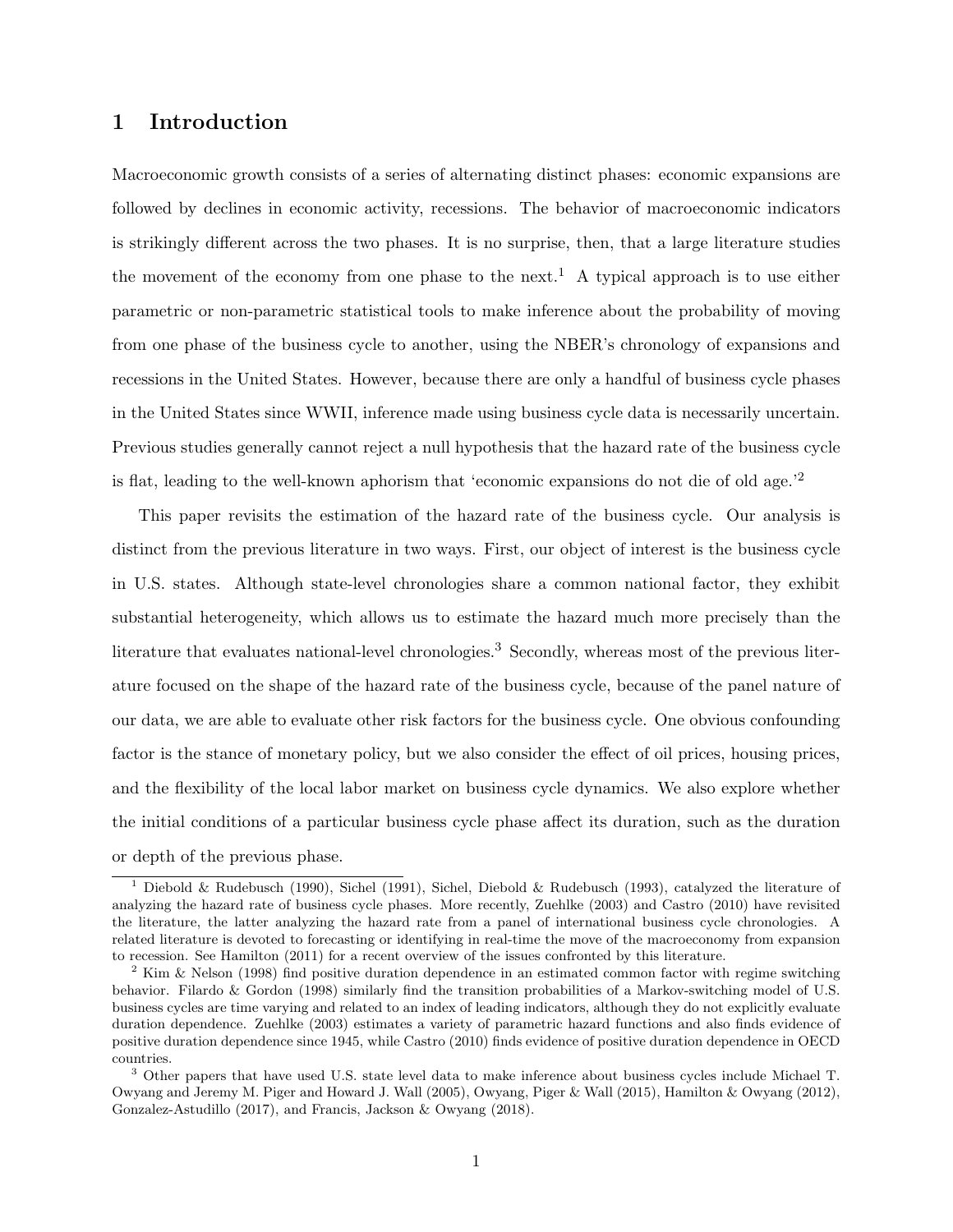Our empirical approach consists of two steps. In the first step, we apply the Bry & Boschan (1972) algorithm to identify business cycle chronologies from labor market variables. Taking the chronologies as given, we then estimate hazard rate models of the business cycle. When we apply the approach to the U.S. at the national level, we replicate very closely analysis performed using the NBER business cycle chronology (Sichel 1991). When we estimate the hazard rate of state-level business cycles, we find that the hazard rate for all stages of the business cycle is upward-sloping, that is, business cycle phases become more likely to end as they progress. However, the economic significance of the effect is relatively modest. In our preferred specification for expansions, we find that an expansion of 170 months (about as long an expansion as is observed in our sample) is about 35 percent more likely to end than an expansion of 42 months (the median duration of expansions in our sample). Assuming that all covariates are at their mean level, we estimate that a state currently in an expansion of duration 42 months has probability of 3.3 percent of turning to recession. In contrast, an expansion of duration 170 months has transition probability of around 4.5 percent.

Beyond considering the shape of the hazard, we also consider the effect of additional risk factors, including national-level macroeconomic and financial variables but also state-level business and institutional characteristics. The strongest effects on the hazard rate come from the slope of the yield curve and other interest rate spreads. Among the state-specific covariates, house prices, regional mortgage rates, and the business cycle phase of nearby states change the hazard in both expansions and contractions. States that have enacted right-to-work legislation exit recessions more quickly, on average, than states that have not enacted such legislation, though we find no impact of this kind of legislation on the hazard rate of expansions.

Lastly, we study monetary policy shocks as a risk factor for transition between different business cycle phases, focusing on potential asymmetries in the effects of monetary policy shocks.<sup>4</sup> We show that monetary policy shocks have differential effects depending on the current state of the business cycle, whether the shock is expansionary or contractionary, and whether the shock is small or

<sup>4</sup> Carlino & Defina (1998) examine the differential impact of monetary policy across U.S. states and regions and find that manufacturing regions experience larger reactions to monetary policy shocks than industrially-diverse regions. Francis et al. (2018) also study the effects of changes in the federal funds rate on the speed of recovery after a recessions, but they focus on the changes in the federal funds rate, while we take into consideration only the unexpected part of monetary policy change. Weise (1999), Lo & Piger (2005), Santoro, Petrella, Pfajfar & Gaffeo (2014), Tenreyro & Thwaites (2016), and Barnichon & Matthes (2018) all study monetary policy asymmetries.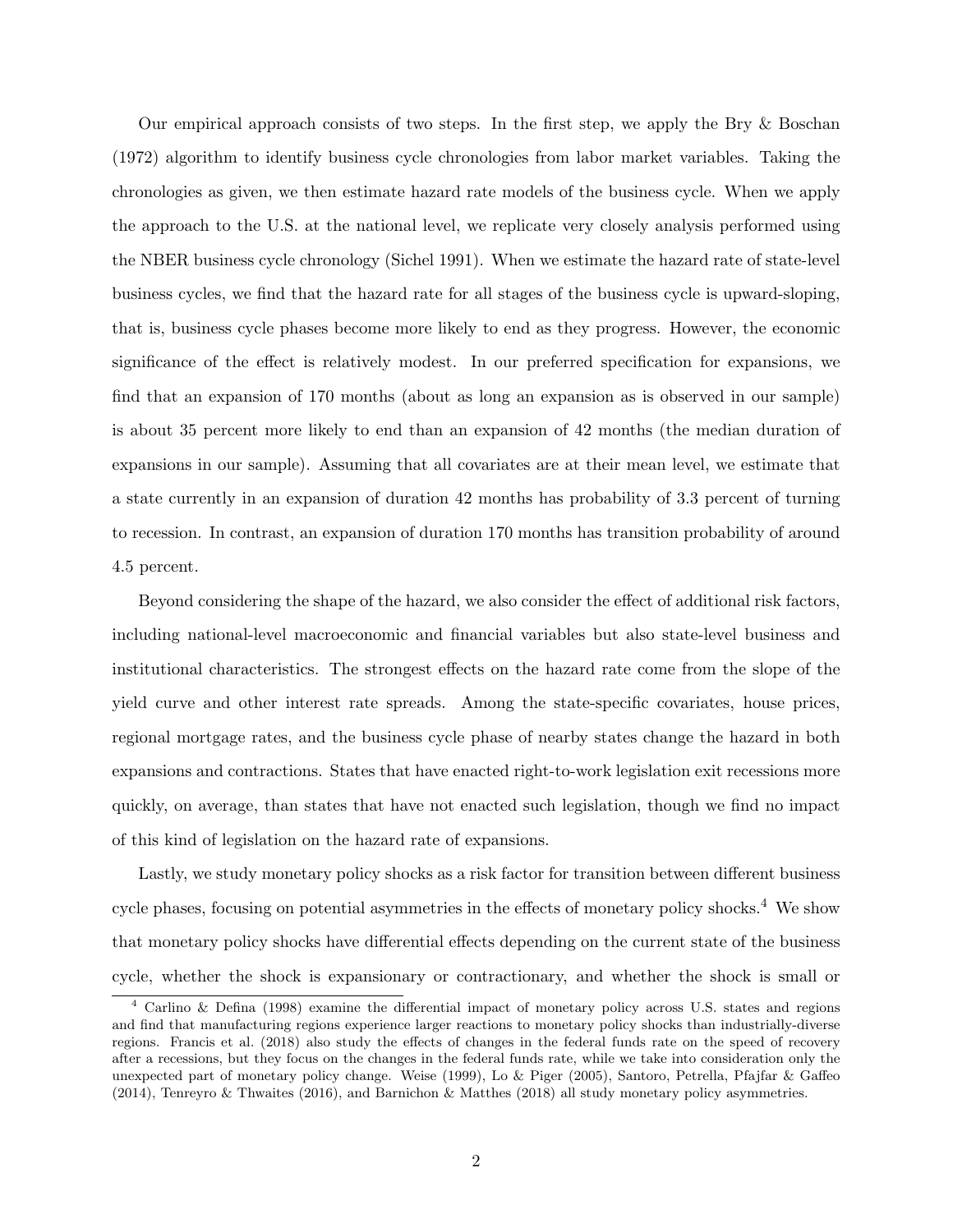large. When the economy is in an expansion, the effect of policy shocks depends strongly on the sign of the shock. Contractionary policy shocks raise the hazard—i.e., increase the probability of moving into a recession—while expansionary shocks lower it. Further, contractionary shocks have a larger impact on the hazard rate than expansionary ones. We find similar asymmetries when states are in recession. Conditional on being in a recession, expansionary shocks raise the hazard. However, contractionary shocks also raise the hazard rate, albeit by less than expansionary shocks. Additionally, we test for asymmetries in the size of the monetary policy shock. This asymmetry is most prevalent in recessions, where surprisingly small shocks are relatively more powerful than large ones. One possible explanation is that small shocks have stronger signaling effects about the current and future economic growth.

The remainder of the paper proceeds as follows. In section 2, we outline our empirical strategy. Section 3 presents the results, first at the national level and then using the state-level data. Section 4 considers monetary policy shocks as a risk factor. We conclude with a brief discussion.

### 2 Empirical approach

We wish to estimate the hazard rate of business cycle phases from a panel of chronologies from U.S. states. Since there are no official state-level recession chronologies, our first task is to produce them. With the chronologies in hand, we then turn to modeling the hazard rate.

### 2.1 Identifying business cycle phases

Economic cycles typically pervade throughout an economy, so that economists typically look at a wide range of indicators to identify business cycles (Burns & Mitchell 1946). For example, when producing the business cycle chronology for the United States, the Business Cycle Dating Committee of the National Bureau of Economic Research uses quarterly real GDP alongside several monthly indicators. Unfortunately, obtaining a long time-series of multiple indicators of economic conditions at the state level is not possible with standard data sources.

Thus, we use a single variable, the unemployment rate, to identify business cycle turning points in each state. Specifically, we apply the Bry & Boschan (1972) algorithm to identify peaks and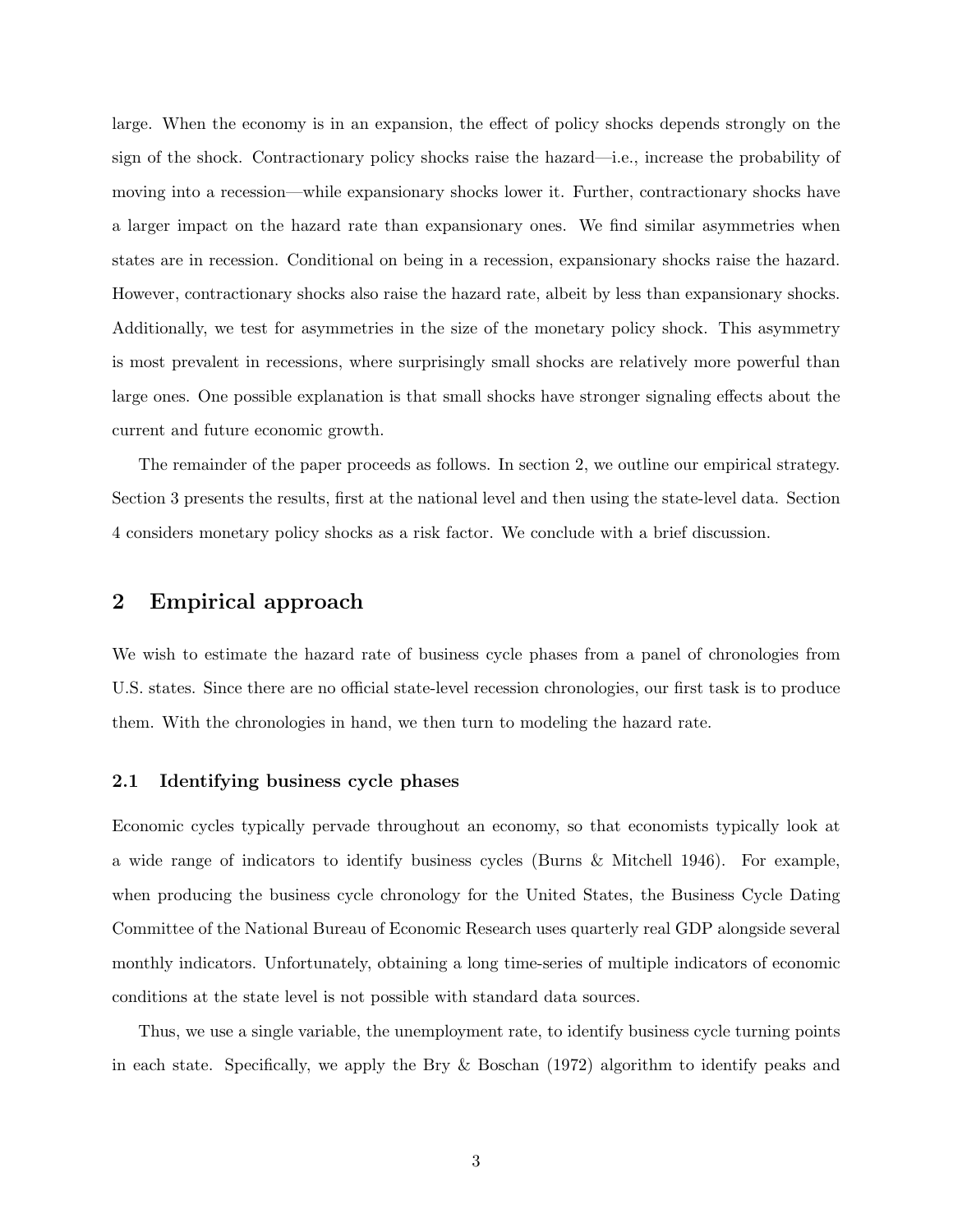troughs in each state's unemployment rate.<sup>5</sup> We add one restriction to an otherwise standard application of the algorithm. Because the sampling error of state-level unemployment rates can be sizable, state unemployment rates often tick higher or lower in movements clearly unrelated to the business cycle.<sup>6</sup> Since do not want to mischaracterize these small movements as a change in the business cycle phase, we require that a business cycle trough correspond to a cumulative rise in the unemployment rate of at least one-half percentage point from the previous peak. With the Bry-Boschan peaks and troughs in hand, we then define the latent state of the local economy,  $S_{it}$ , where  $S_{it} = 0$  denotes that month t in state i is an economic expansion, whereas  $S_{it} = 1$  denotes a recession instead.

#### 2.2 Modeling the hazard rate

With state-level chronologies in hand, we turn to modeling the hazard rate. Let  $\tau_i$  denote the random variable that defines the duration of phase  $i$  of the business cycle. The hazard function is the probability that a phase ends at duration  $t$ , given that it has persisted until that point. The hazard function is closely related to the survival function  $S(\tau)$ , the probability that a phase has duration longer than  $\tau$  months. Note that  $S(\tau) = 1 - F(\tau)$ , where  $F(\tau)$  is the cdf of  $\tau$ , with corresponding pdf  $f(\tau)$ . Denoting the hazard function  $h(\tau)$ , the hazard function is  $h(\tau)$  =  $[F(\tau + \Delta \tau) - F(\tau)]/[1 - F(\tau)]$ , and after taking the limit  $\Delta \tau \to 0$ ,  $h(\tau) = f(\tau)/S(\tau)$ .<sup>7</sup> We use the parsimonious but flexible Weibull form to parameterize the hazard function:  $h(\tau) = \alpha \lambda \tau^{\alpha-1}$ .<sup>8</sup> The parameter  $\alpha$  governs the shape of the hazard. When  $\alpha$  is one, the hazard rate is independent of  $\tau$ , while  $\alpha$  great (less) than one implies that the hazard rate increases (decreases) with duration. We add controls for other potentially important macroeconomic indicators by parameterizing  $\lambda$  as  $\lambda = \exp(x/\beta)$ , where x denotes an  $(N+1) \times 1$  vector of observables and  $\beta$  measures a proportionate increase or decrease in risk associated with the set of characteristics  $x$ .

Our estimation strategy allows for time-variation in the covariates. That is, instead of specifying

<sup>5</sup> For details of the algorithm, see Bry & Boschan (1972). Harding & Pagan (2002) and Stock & Watson (2010a, b) provide recent applications to macroeconomic data. We have also performed our analysis using a state-level coincident index as our measure of economic activity, and our results are qualitatively unchanged (results available upon request).

<sup>6</sup> See (Bureau of Labor Statistics 2017) for a description of state-level sampling error.

 $7$  For a textbook treatment see, for example, Greene (2011) or Jenkins (2005).

<sup>8</sup> Sichel (1991) and Sichel et al. (1993) investigate Weibull hazard models. Diebold & Rudebusch (1990) provide a non-parametric evaluation, while Zuehlke (2003) compares different parametric forms for the hazard rate.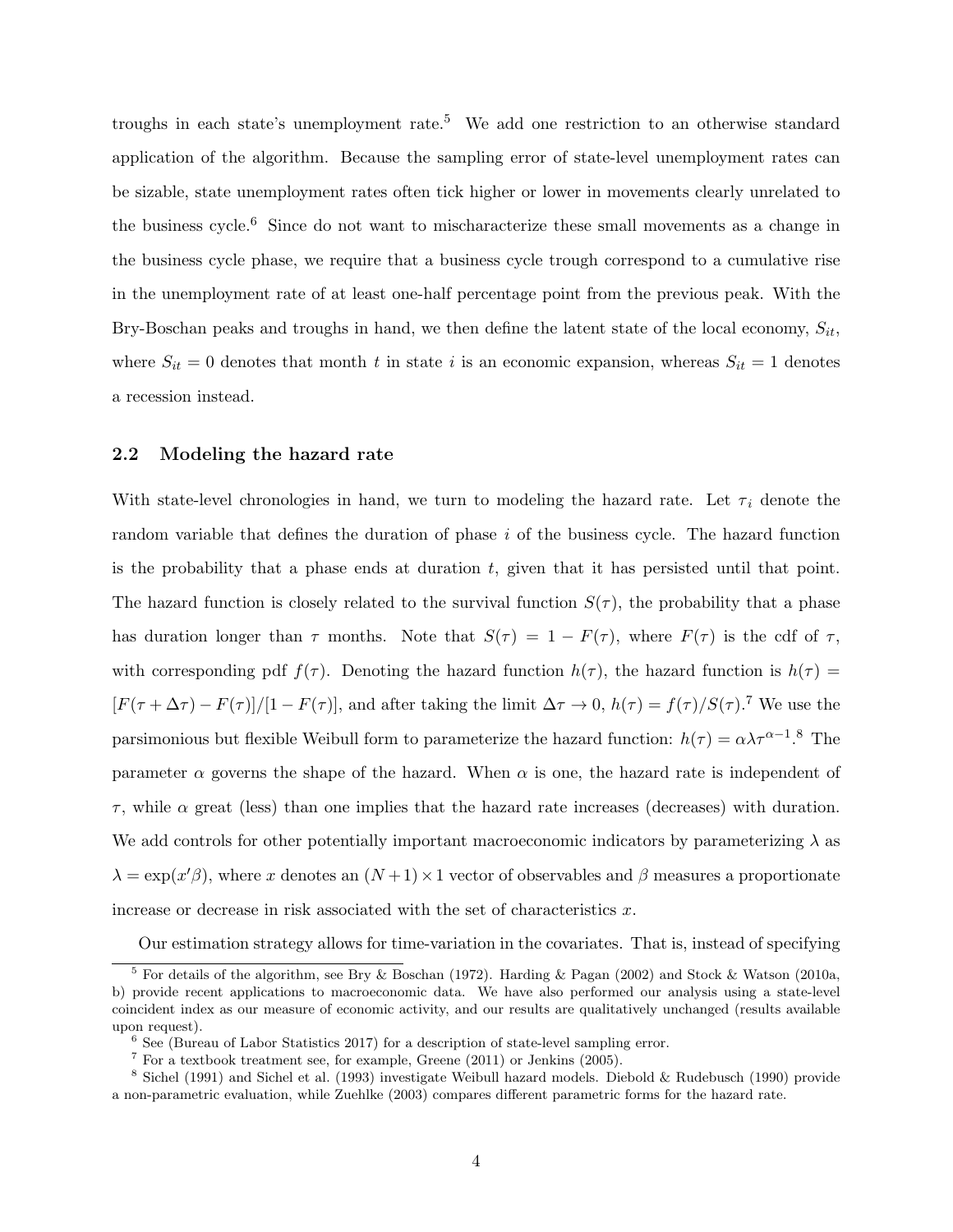$\lambda(x_i)$ , where  $x_i$  is a vector of characteristics associated with phase i, we model  $\lambda(x_{it})$ , where  $x_{it}$ denotes a sequence of covariates observed within phase  $i, t \in 1, ..., \tau_i$ . Each month, we observe whether a spell is completed and a vector of covariates associated with that phase,  $x_{it}$ . If a phase is not completed in month  $t$ , then we consider  $x_{it}$  as a right-censored observation. A censored observation contributes its survival to the likelihood, since the probability of survival until period j is the product of probabilities of not exiting in each period up to and including j:

$$
Pr(\tau_i > j) = S(\tau_i = j)
$$
  
= 
$$
\prod_{t=1}^{j} (1 - h(t, x_{it})) \equiv \prod_{t=1}^{j} f_c(t, x_{it}).
$$

An observation where the spell ends at  $j$  contributes:

$$
Pr(\tau_i = j) = h(\tau_i = j)S(\tau = j - 1)
$$
  
=  $h(j, x_{ij}) \prod_{t=1}^{j-1} (1 - h(t, x_{it}))$   
=  $\frac{h(j, x_{ij})}{1 - h(j, x_{ij})} \prod_{t=1}^{j} (1 - h(t, x_{it})) \equiv \prod_{t=1}^{j} f_u(t, x_{it}).$ 

To construct the likelihood function, let  $I$  be an indicator that denotes whether an observation is uncensored, with  $I_{it} = 0$  indicating that phase i has not ended in month t, and  $I_{it} = 1$  that that it is complete. Then the likelihood for the sample is

$$
\mathcal{L} = \prod_{i=1}^{N} [Pr(\tau_i = j)]^{I_i} [Pr(\tau_i > j)^{1 - I_i}]
$$
  
= 
$$
\prod_{i=1}^{N} \left[ \prod_{t=1}^{j_i} f_u(t, x_t) \right]^{I_{it}} \left[ \prod_{t=1}^{j_i} f_c(t, x_t) \right]^{1 - I_{it}},
$$
 (1)

where  $f_c$  and  $f_u$  are defined above and N is the number of phases observed in the sample.

We separately estimate the model via maximum likelihood for four business cycle phases: expansion, contraction, peak-to-peak, and trough-to-trough. In the tables that follow, regression results are reported as hazard ratios (that is,  $\beta$ s are exponentiated). The  $\beta$  estimates therefore report the percent increase or decrease in the duration of the business cycle phase, holding all other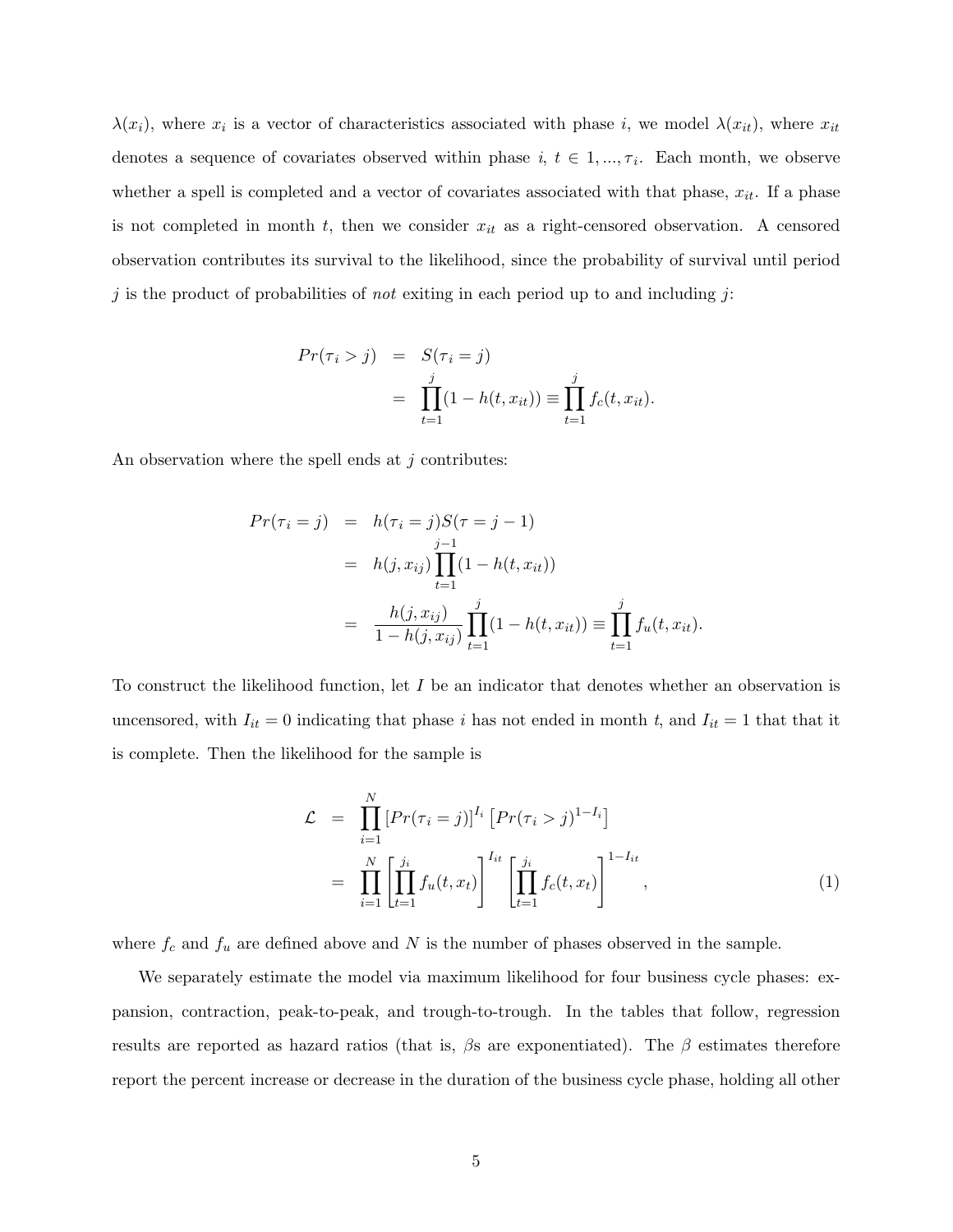covariates fixed.<sup>9</sup>

### 3 Results

To clarify the chronologies produced by the Bry-Boschan algorithm, and revisit the conclusions of previous literature with the benefit of 20 additional years of data, a first step in our analysis is to apply our two-step estimation procedure to the national economy.

#### 3.1 Application to national-level data

Table 1 compares business cycle durations for national recessions as defined by the NBER to the recession dates produced by applying the Bry & Boschan (1972) algorithm to the U.S. unemployment rate. The two chronologies are also shown in figure 1. Since the unemployment rate is highly cyclical, the two chronologies are quite similar but there are some notable differences. The BB algorithm selects one fewer recession than the NBER, namely, the BB algorithm identifies the double-dip recession of the early 1980s as a single, prolonged downturn. An NBER-defined expansion lasts from August 1980 to June 1981, and while the unemployment rate falls from 7.8 to 7.2 percent over this period, its behavior is erratic and does not display a distinct peak-trough pattern that the BB algorithm requires to identify a turning point.

The other important difference between the chronologies is that downturns produced by the BB algorithm are longer on average than NBER-defined recessions, especially for the recessions since 1990, the "jobless recoveries." According to the NBER, both the 1990-1991 and 2001 recessions had a duration of 9 months. However, the unemployment rate continues to increase following the NBERdefined troughs, so that the BB algorithm identifies recessions that last more than 30 months. For the entire sample, according to the NBER, only 15 percent of months are recessionary, whereas nearly one-third are within Bry-Boschan downturns. In contrast, complete cycles (peak-to-peak and trough-to-trough), are of roughly the same duration.

However, a higher incidence of recessions using the BB algorithm need not imply that the shape of the hazard rates will be different. Indeed, table 2 indicates that the estimated hazard rates of

<sup>&</sup>lt;sup>9</sup> To see this, consider the hazard ratio of two vectors,  $x_1$  and  $x_2$ ,  $\frac{\lambda(\tau,x_1)}{\lambda(\tau,x_2)} = \exp(\beta(x_1 - x_2))$ . If the only difference between  $x_1$  and  $x_2$  is a one-unit change in variable k, then  $\frac{\lambda(\tau,x_1)}{\lambda(\tau,x_2)} = \exp(\beta_k)$ , and the percent change in the hazard is approximately  $\exp(\beta_k) - 1$ .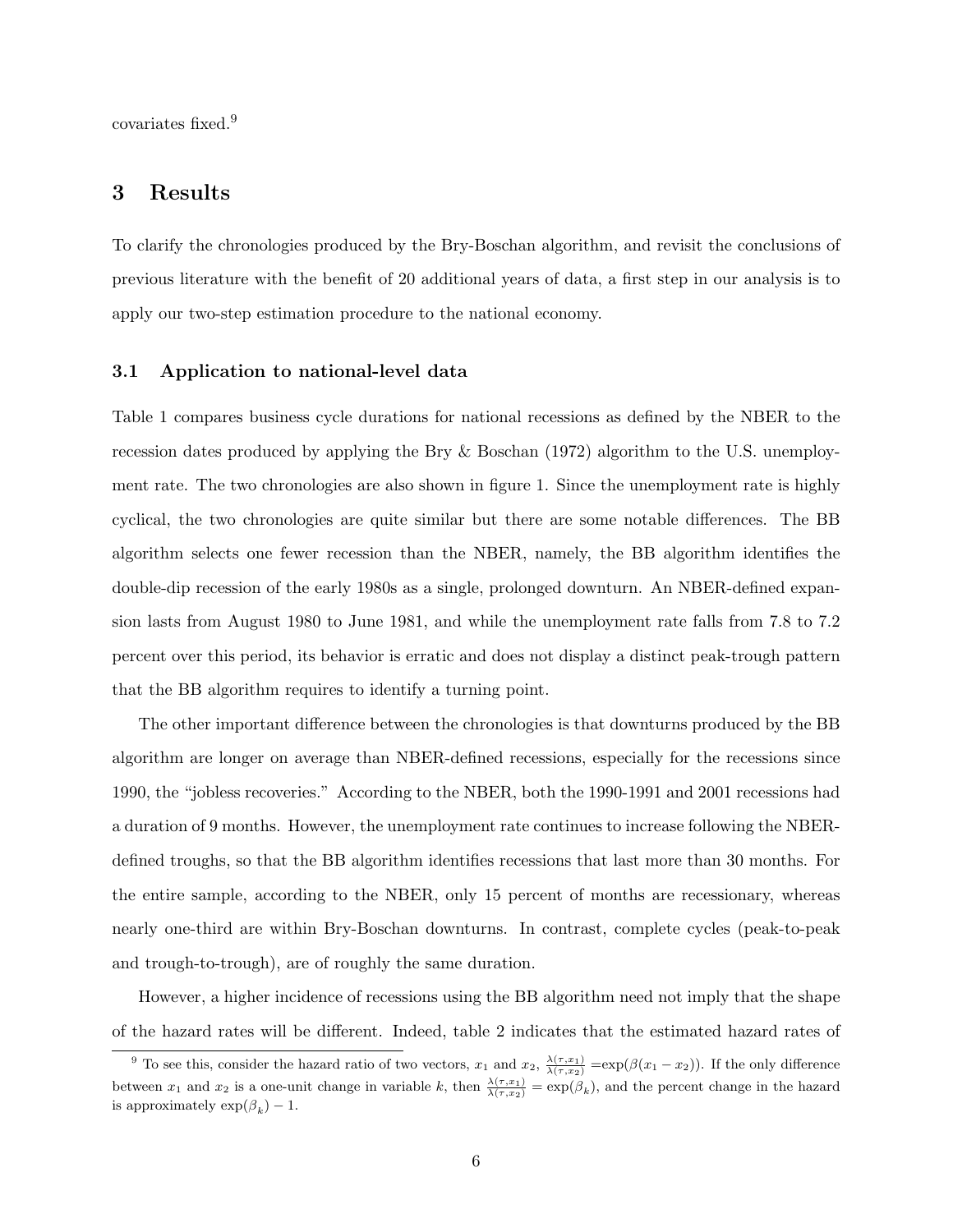|                  |    |        | <b>Business Cycle Dating Committee</b> |                                         |         |
|------------------|----|--------|----------------------------------------|-----------------------------------------|---------|
|                  | N  | Median | Std. dev.                              | Minimum                                 | Maximum |
| Expansions       | 10 | 50     | 36                                     | 11                                      | 119     |
| Recession        | 11 | 11     | 4                                      |                                         | 19      |
| Peak-to-peak     | 10 | 65     | 37                                     | 18                                      | 128     |
| Trough-to-trough | 10 | 60     | 35                                     | 28                                      | 128     |
|                  |    |        |                                        | Bry-Boschan Restricted Dating Algorithm |         |
| Expansions       | 9  | 46     | 31                                     | 10                                      | 101     |
| Recession        | 10 | 26     | 10                                     | 16                                      | 44      |
| Peak-to-peak     | 9  | 67     | 39                                     | 27                                      | 141     |
| Trough-to-trough | 9  | 76     | 37                                     | 34                                      | 132     |

Table 1: Comparison of U.S. recession chronologies.

Notes: Table compares NBER business cycle dating committee's chronology to the chronology produced by applying the Bry-Boschan algorithm to the U.S. unemployment rate, 1948–2015. Median, minimum and maximum denote the duration of business cycle phase, in months.

Table 2: Parameter estimates of baseline Weibull hazard model.

|          | Expansions |        | Recessions |          | Peak-to-peak |           | Trough-to-trough |          |
|----------|------------|--------|------------|----------|--------------|-----------|------------------|----------|
|          | NBER.      | ΒB     | NBER.      | BB       | <b>NBER</b>  | ВB        | NBER.            | ВB       |
| $\alpha$ | 1.54       | 1.51   | $1.70**$   | $2.46**$ | $2.15***$    | $2.33***$ | $2.18**$         | $2.42**$ |
|          | (0.42)     | (0.45) | (0.32)     | (0.40)   | (0.50)       | (0.47)    | (0.41)           | (0.51)   |
| N phase  | 11         | 10     | 11         | 10       | 11           | 10        |                  | 10       |
| N months | 607        | 484    | 67         | 208      | 740          | 752       | 728              | 734      |

Notes: Table compares Weibull estimates from post-WWII NBER-defined expansions and recessions to those from the Bry-Boschan (BB) algorithm, 1948–2015. Standard errors robust to heteroskedasticity in parentheses. Asterisks denote significance at the 10 (\*) and 5 (\*\*) percent levels of the null that  $\alpha = 1$ . See text for details.

the two chronologies are quite similar. Like Sichel (1991), we find the hazard rate for business cycle expansions is flat, in the sense that the null that the shape parameter  $(\alpha)$  differs from one cannot be rejected. Although the hazard rate for recessions using the Bry-Boschan chronology is, if anything, steeper than the hazard rate from the NBER dates, the uncertainty around the parameter estimates for these models is quite large. The estimated hazard rates for complete business cycles are similar across the two chronologies.

On the whole, we view the evidence presented here as confirming that the Bry-Boschan algorithm produces accurate representations of the business cycle. We next turn to the application to state-level data.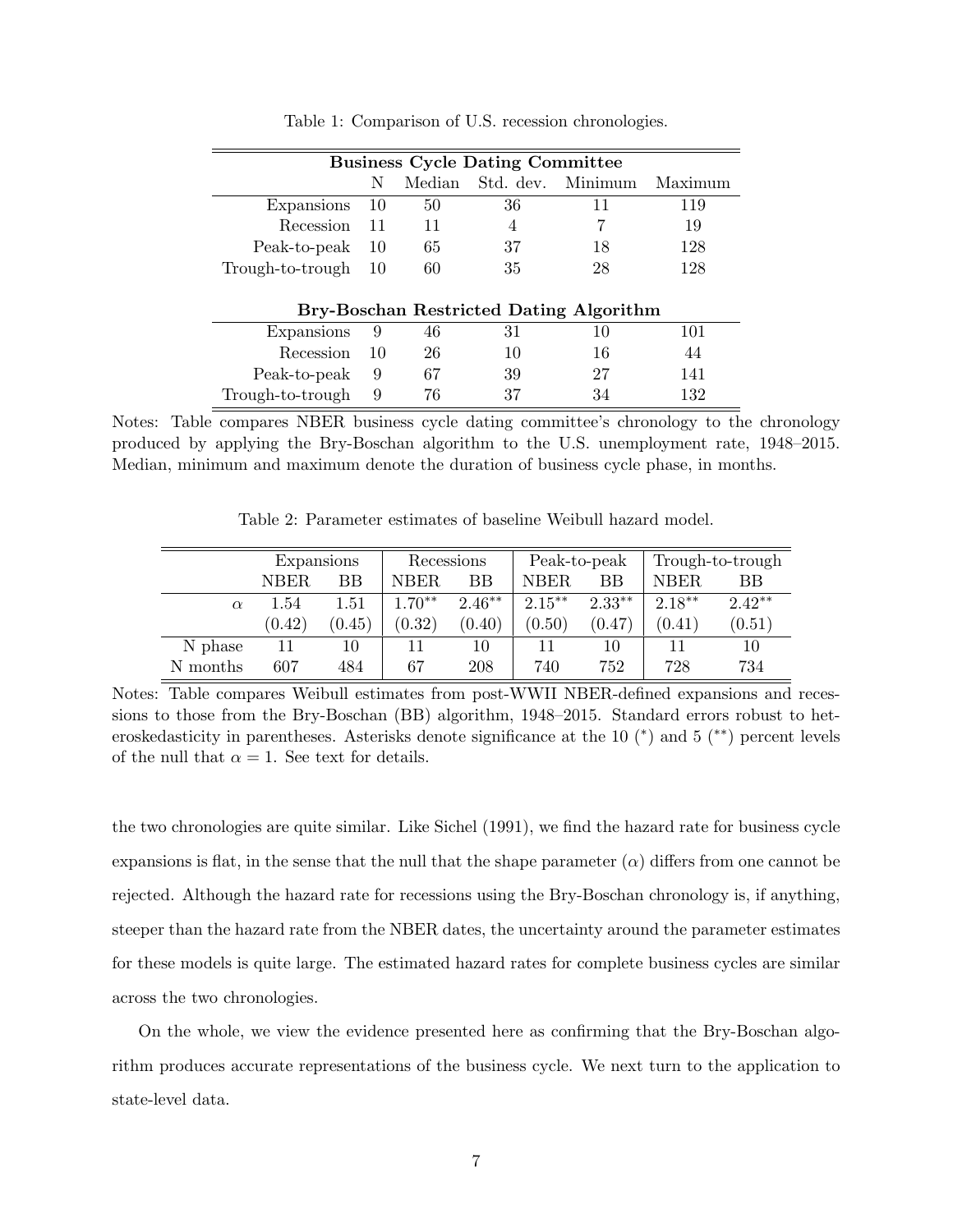Figure 1: Comparison of NBER and Bry-Boschan U.S. recession chronologies.



Notes: Both panels plot the time series of the U.S. unemployment rate. Blue bars in the left panel indicate NBER recessions. Gold bars in the right panel show recession dates produced by the Bry-Boschan algorithm. See text for details.

#### 3.2 State-level analysis

Figure 2 shows the Bry-Boschan state-level recession chronologies for six states.<sup>10</sup> For comparison, we include the national unemployment rate in each plot. Unsurprisingly, state-level unemployment rates are highly correlated with the national unemployment rate. Nevertheless, there is a large degree of heterogeneity across states. Unemployment in California is highly correlated to the national unemployment rate, perhaps unsurprisingly so given that California has a large, diverse economy. However, other states in the figure are quite different. For example, Colorado and Texas experienced notable downturns in the mid-1980s, possibly related to a slump in the energy sector and commodity prices. The business cycles of these states have lower concordance indices with the national chronology: about 70 percent for Colorado, and 75 percent for Texas.

Tables 3 and 4 present summary statistics of state-level business cycle chronologies. One difference between the average state chronology (table 3) and the national chronology (table 1) is that the number of observations has increased notably. Beyond that, the summary statistics for the average length of business cycle phases are similar to those using the Bry-Boschan algorithm

<sup>10</sup> The Bureau of Labor Statistics (BLS) provides state-level unemployment rates at a monthly frequency. The data begin in January 1976, and our dataset continues until December 2015. Table A1 in the appendix provides summary statistics of state-level unemployment rates during this period. Our dataset includes the unemployment rate of the 50 U.S. states and Washington, D.C., and is available from the FRED database, https:\\research.stlouisfed. org/pdl/337.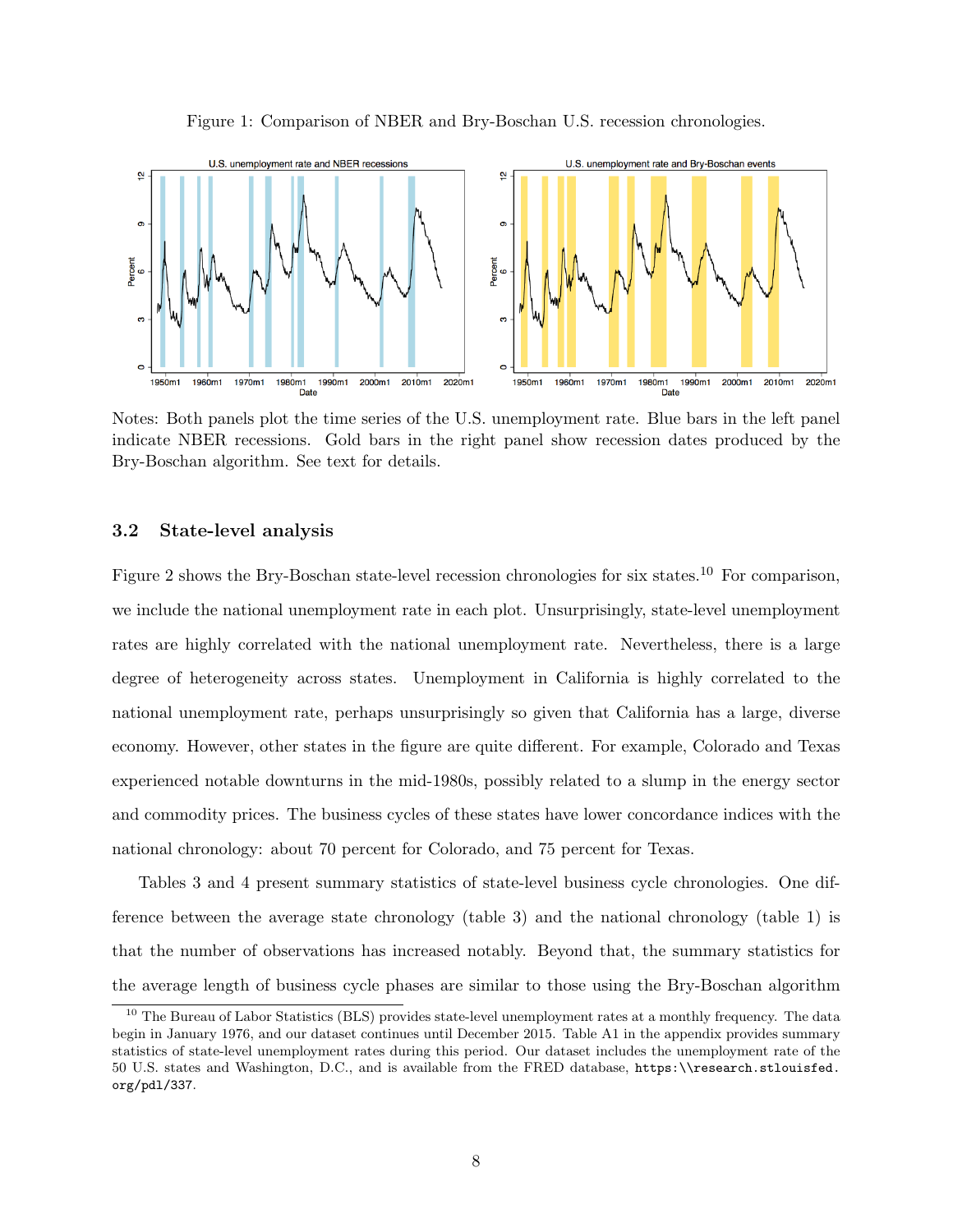

Figure 2: State-level recession chronologies from Bry-Boschan algorithm.

Notes: State-level recession chronologies as determined by Bry-Boschan algorithm for California, Colorado, DC, Ohio, Texas, West Virginia. See text for details.

applied to the national unemployment rate; expansions are somewhat longer, on average, than NBER-defined recessions but complete cycles are of similar length. While the average state experienced six recessions between 1976 and 2015 with an average duration of 26 months (table 3), table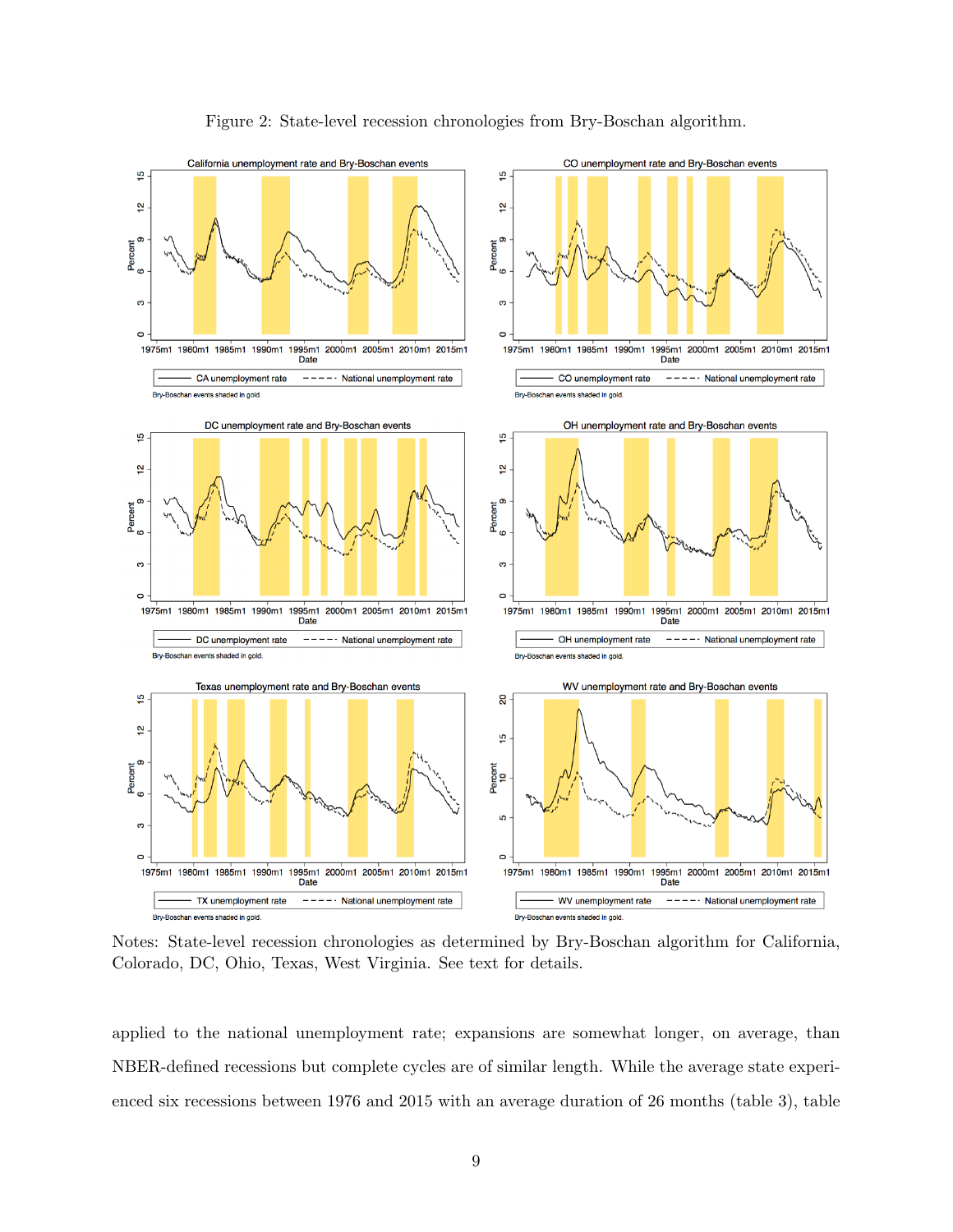4 indicates a considerable degree of heterogeneity across states. Georgia and Louisiana experienced nine recessions during this period, while other states experienced as few as four. Other investigations of state-level business cycles also find notable heterogeneity of state business cycles (Owyang, Piger & Wall, 2005).

|                  | N. phases | Median | Minimum | Maximum |
|------------------|-----------|--------|---------|---------|
| Expansions       | 247       | 42     |         | 179     |
| Recession        | 292       | 26     |         | 66      |
| Peak-to-peak     | 247       | 70     | 19      | 193     |
| Trough-to-trough | 241       | 69     | 18      | 238     |

Table 3: Summary statistics of state-level business cycle chronologies.

Notes: Duration of completed state-level business cycles from Bry-Boschan algorithm. Median, minimum and maximum give the duration of that business cycle phase, in months. Sample period is 1976–2015.

An alternative measure of the heterogeneity of our state-level business cycle chronologies is the concordance measure of Harding & Pagan  $(2002).<sup>11</sup>$  When we calculate each state's concordance index relative to the NBER's chronology of U.S. business cycles, we find that the average state has an index value of about 0.70, indicating that the state's economy is in the same phase of the business cycle as the U.S. economy 70 percent of the time. Some states—Louisiana, Delaware, Nebraska and Wyoming—have values as low as 55 percent. California, Florida, Massachusetts, Pennsylvania and Virginia have the highest values, with index values between 80 and 85 percent. When we calculate the concordance index across state-pairs we again see notable heterogeneity. The minimum value is the Delaware–North Dakota pairing, which has a value of 50 percent. California, Pennsylvania, New Jersey and New York all obtain pairwise index values of about 90 percent.

#### 3.3 State-level hazard rates

Columns 1-2 and 5-6 of tables 5 and 6 show baseline hazard rates for the four business cycle phases. These estimates are equivalent to those for the national economy in table 2, although for the state-level data we run two specifications, with and without state fixed effects.

Despite the maxim that 'expansions do not die of old age,' it is not uncommon to find pos-

<sup>&</sup>lt;sup>11</sup> The concordance between two chronologies is calculated as  $C_{ij} = \frac{1}{T} \sum_{t} S_{it} \times S_{jt} + (1 - S_{it})(1 - S_{jt})$ , and measures the fraction of time two binary indicators agree with one another.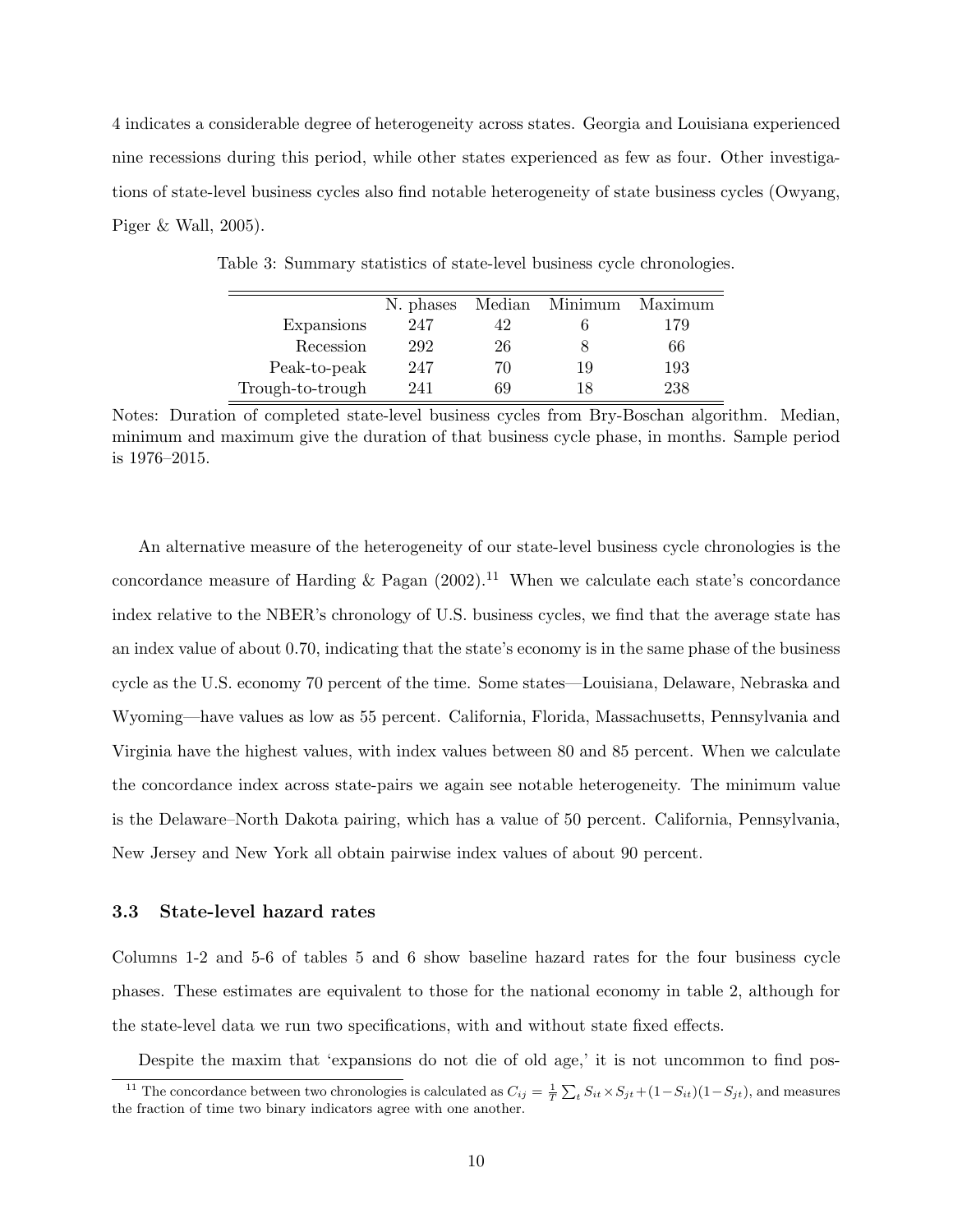|                          |                   |                 | Recessions       |                  |                      |                         |                 | Expansions      |                  |                   |
|--------------------------|-------------------|-----------------|------------------|------------------|----------------------|-------------------------|-----------------|-----------------|------------------|-------------------|
| State                    | Count             | Median          | Std. dev.        | Min.             | $\operatorname{Max}$ | Count                   | Median          | Std. dev.       | Min.             | Max               |
| $\overline{\rm AK}$      | $\overline{8}$    | $\overline{21}$ | $\overline{12}$  | $\overline{8}$   | $\overline{40}$      | 7                       | $\overline{37}$ | $\overline{18}$ | $\overline{7}$   | 61                |
| $\mathbf{AL}$            | $\bf 5$           | $25\,$          | $16\,$           | $17\,$           | $55\,$               | $\bf 5$                 | 69              | $\,29$          | 12               | $89\,$            |
| $\rm{AR}$                | $\,4\,$           | 27              | $13\,$           | 14               | 39                   | $\overline{4}$          | 66              | 47              | 47               | 147               |
| $\mathbf{A}\mathbf{Z}$   | $\,6\,$           | $21\,$          | $\,7$            | 11               | $30\,$               | $\,6$                   | $54\,$          | 34              | 10               | 101               |
| CA                       | $\overline{4}$    | 39              | $\,6\,$          | 33               | 46                   | $\overline{4}$          | 71              | 23              | 39               | 94                |
| CO                       | $\,8\,$           | 19              | $13\,$           | $10\,$           | 43                   | $\,$ $\,$               | 25              | 19              | 10               | $62\,$            |
| CT                       | $\,6\,$           | 37              | $19\,$           | 11               | 57                   | $\,6$                   | 41              | 13              | 18               | $58\,$            |
| DC                       | $8\,$             | 24              | 14               | 11               | 48                   | $\,$ $\,$               | $24\,$          | $21\,$          | 6                | $65\,$            |
| DE                       | $\scriptstyle{7}$ | $24\,$          | 10               | 11               | 42                   | $\overline{7}$          | 28              | $25\,$          | $\overline{7}$   | 70                |
| $\mathbf{FL}$            | $\overline{4}$    | 41              | 11               | 22               | 46                   | $\overline{4}$          | 68              | $20\,$          | 49               | 96                |
| GA                       | 9                 | 11              | 10               | $8\,$            | 36                   | $\boldsymbol{9}$        | $23\,$          | $\bf 23$        | $\,6$            | 70                |
| $\rm HI$                 | $\,6\,$           | 26              | $13\,$           | 10               | $44\,$               | $\,6$                   | $42\,$          | 37              | $\overline{7}$   | 101               |
| $\rm IA$                 | $\bf 5$           | $39\,$          | 17               | $12\,$           | $54\,$               | $\bf 5$                 | $\sqrt{46}$     | 36              | 17               | $107\,$           |
| $\rm ID$                 | 6                 | 29              | $\bf 5$          | $22\,$           | 37                   | $\,6$                   | 44              | 33              | $\,6\,$          | $\boldsymbol{92}$ |
| ${\rm IL}$               | $\,7$             | $20\,$          | 15               | 13               | $55\,$               | 7                       | 34              | $21\,$          | $\,6$            | $71\,$            |
| $\rm{IN}$                | $\bf 5$           | $25\,$          | $8\,$            | $21\,$           | 40                   | $\overline{5}$          | 70              | 46              | $\overline{7}$   | 126               |
| KS                       | $\scriptstyle{7}$ | 20              | 14               | 11               | $55\,$               | 7                       | $43\,$          | $26\,$          | 10               | $75\,$            |
| KY                       | $\,6$             | $20\,$          | 21               | 12               | 66                   | $\,6$                   | 37              | 38              | 14               | $107\,$           |
| $\rm{LA}$                | $\boldsymbol{9}$  | $\,29$          | 15               | $8\,$            | $49\,$               | $\boldsymbol{9}$        | $16\,$          | 19              | $\,8\,$          | $63\,$            |
| $\rm MA$                 | $\overline{4}$    | 33              | $\boldsymbol{9}$ | 26               | 47                   | $\overline{4}$          | 67              | 24              | 52               | 108               |
| $\rm MD$                 | $\,6$             | 26              | 12               | 12               | 43                   | $\,6$                   | $45\,$          | 16              | 34               | $70\,$            |
| МE                       | $\bf 5$           | 29              | $\,7$            | $22\,$           | 40                   | $\overline{5}$          | 69              | 41              | $\,8\,$          | 115               |
| $\rm MI$                 | $\bf 5$           | 27              | 12               |                  | 47                   |                         |                 |                 |                  |                   |
| $\mbox{MN}$              | $\bf 5$           | $26\,$          | 14               | 19               | $55\,$               | $\mathbf 5$             | $74\,$<br>74    | 40<br>$35\,$    | 10               | 105               |
|                          | $\bf 5$           |                 |                  | 19               |                      | $\overline{5}$          |                 |                 | 11               | $\boldsymbol{93}$ |
| MO                       |                   | 22              | $20\,$           | 11               | 58                   | $\bf 5$                 | 70              | 42              | 10               | $105\,$           |
| $\rm{MS}$                | $\,6$             | 20              | 14               | 11               | 47                   | $\,6$                   | 37              | 37              | 19               | $115\,$           |
| MТ                       | $\,6\,$           | 19              | 14               | 14               | 46                   | $\,6\,$                 | $42\,$          | $\sqrt{24}$     | 19               | $84\,$            |
| $\rm NC$                 | 7                 | 23              | 10               | 11               | 36                   | $\,6\,$                 | 47              | $25\,$          | 11               | $83\,$            |
| ND                       | $\scriptstyle{7}$ | 18              | $\bf 5$          | 12               | 26                   | 7                       | $54\,$          | 27              | 12               | $79\,$            |
| NE                       | $\,6\,$           | 27              | $20\,$           | $16\,$           | 65                   | $\,6\,$                 | 36              | $21\,$          | 19               | 74                |
| $\rm NH$                 | $\overline{4}$    | 31              | 16               | 19               | $52\,$               | $\,4\,$                 | 71              | $25\,$          | $55\,$           | 111               |
| ${\rm N J}$              | $\,6$             | $25\,$          | 14               | 10               | 41                   | $\,6$                   | 47              | 37              | $\,8\,$          | $\rm 92$          |
| $\mathrm{NM}$            | $\,8\,$           | 25              | $8\,$            | 12               | 36                   | 7                       | 44              | 19              | 8                | $59\,$            |
| ${\rm NV}$               | $\overline{4}$    | 48              | 10               | 38               | 57                   | $\overline{4}$          | 63              | 16              | 48               | $87\,$            |
| NY                       | $\bf 5$           | $35\,$          | $16\,$           | $13\,$           | 53                   | $\mathbf 5$             | $43\,$          | $32\,$          | 16               | 101               |
| $\rm OH$                 | $\bf 5$           | $40\,$          | $16\,$           | $13\,$           | $54\,$               | $\bf 5$                 | 61              | $21\,$          | 30               | $74\,$            |
| OK                       | $8\,$             | 17              | $\boldsymbol{9}$ | $8\,$            | 32                   | 7                       | 35              | $25\,$          | 10               | $82\,$            |
| <b>OR</b>                | $\,6\,$           | 25              | 10               | 11               | 39                   | $\,6$                   | 42              | 29              | $\boldsymbol{9}$ | 86                |
| РA                       | $\overline{4}$    | 38              | $\overline{5}$   | $36\,$           | $\sqrt{46}$          | 4                       | 71              | $19\,$          | 48               | $\boldsymbol{93}$ |
| $\rm RI$                 | $\,4\,$           | 42              | $\,8\,$          | 31               | 48                   | 4                       | 71              | 21              | 44               | 95                |
| $\operatorname{SC}$      | $\,7$             | $32\,$          | 14               | $14\,$           | 53                   | $\overline{\mathbf{7}}$ | $21\,$          | $24\,$          | $\overline{7}$   | $73\,$            |
| ${\rm SD}$               | $\bf 5$           | $23\,$          | $18\,$           | $14\,$           | $59\,$               | $\bf 5$                 | $33\,$          | $70\,$          | $\,7$            | 179               |
| $\mathcal{T}\mathcal{N}$ | $\,7$             | 24              | 14               | $8\,$            | $47\,$               | $\overline{7}$          | $36\,$          | $30\,$          | $\,7$            | $78\,$            |
| ${\rm TX}$               | $\,7$             | $27\,$          | $\boldsymbol{9}$ | $\boldsymbol{9}$ | $32\,$               | $\scriptstyle{7}$       | $41\,$          | $23\,$          | 10               | $74\,$            |
| $\rm UT$                 | $\,7$             | $17\,$          | $17\,$           | $\boldsymbol{9}$ | $55\,$               | 6                       | $48\,$          | $17\,$          | 18               | $64\,$            |
| VA                       | $\overline{5}$    | $34\,$          | 11               | 14               | 38                   | $\bf 5$                 | $59\,$          | $31\,$          | 18               | $102\,$           |
| ${\rm VT}$               | $\bf 5$           | $37\,$          | 14               | 14               | 48                   | $\bf 5$                 | $63\,$          | 40              | 6                | $105\,$           |
| <b>WA</b>                | $\sqrt{4}$        | $36\,$          | $16\,$           | $30\,$           | 64                   | $\,4\,$                 | $67\,$          | $19\,$          | 46               | $\rm 92$          |
| WI                       | $\,4\,$           | $33\,$          | 18               | 11               | 49                   | 4                       | 80              | 19              | 56               | $98\,$            |
| <b>WV</b>                | $\bf 5$           | 23              | 17               | 12               | 57                   | $\overline{4}$          | $74\,$          | ${\bf 28}$      | 49               | 113               |
| WY                       | 6                 | 21              | 9                | 12               | $35\,$               | 6                       | $50\,$          | 39              | 6                | 114               |

Table 4: Summary statistics for state-level recessions and expansions.

Notes: Table shows characteristics of completed state-level business cycle phases from Bry-Boschan algorithm, January 1976–December 2015. Median, standard deviation, minimum and maximum indicate phase duration in months. See text for details.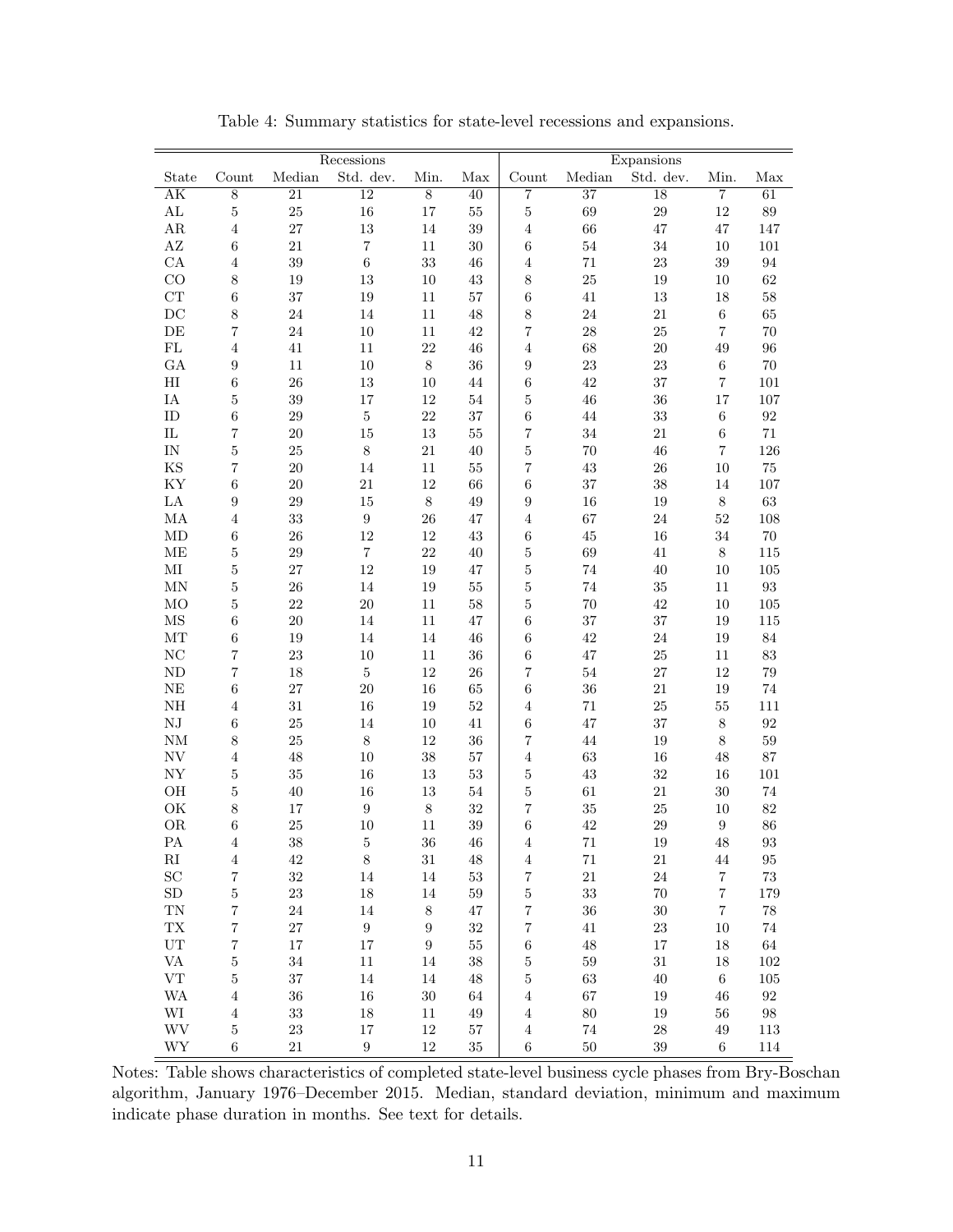itive duration dependence in economic expansions, especially in post World War II data.<sup>12</sup> Our national-level estimates indicated some degree of positive duration dependence but lacked statistical significance. The evidence presented in table 5 confirms the positive duration dependence of business cycles expansions. The baseline state-level estimates are similar to the estimates from national data. For expansions, the shape parameter is smaller in absolute value, around 1.3, but much more precisely estimated. The null hypothesis of no duration dependence  $(\alpha = 1)$  is strongly rejected in favor of positive duration dependence. An estimated value of 1.3 implies that an expansion of 120 months is about 35 percent more likely to end than an expansion of median duration, 42 months. The estimated probability that the expansion will end after 120 months is about 4.4 percent, while the estimated probability that an expansion ends after  $42$  months is about  $3.2$  percent.<sup>13</sup>

An important advantage of having a panel of business cycle chronologies is the ability to control for factors that may impact business cycle hazard rates. We control for a number of state-specific socioeconomic factors that may influence the length of unemployment spells and the hazard rate: education level is measured by the share of the population with a bachelor's degree or more; local labor market flexibility is measured using a dummy variable that indicates whether a state has enacted right-to-work legislation. We also include the average firm size within each state since large and small firms may have differing employment responses to economic shocks. Since the housing market is known to be an important barometer of household balance sheets and therefore the business cycle, we control for state-level housing conditions with house price indexes from the Federal Housing Finance Agency, as well as regional 30-year mortgage interest rates published by Freddie Mac. To adjust for the economic conditions of nearby geographic areas, we include a dummy variable that indicates whether a state within the same census division is currently in recession. We also include measures of financial conditions prevalent at the national level. Since oil price changes may be an important driver of the business cycle, we adjust for the net oil price increase (Hamilton 1996). We also include in the regressions variables that have been identified as promising recession indicators: the slope of the yield curve, lagged by 12 months; recent equity price index changes (measured by the Wilshire 5000); realized volatility; and the level of the federal

 $12$  See, for example: Kim & Nelson (1998), Filardo & Gordon (1998), Zuehlke (2003) and Castro (2010).

<sup>&</sup>lt;sup>13</sup> The Weibull parametric assumption implies non-linear time dependence. However, comparing the duration of an expansion of 120 months to one of 42 months:  $\left(\frac{120}{42}\right)^{\alpha-1} \approx 1.37$ . The predicted probability of failure after 120 months is calculated  $\alpha\lambda(x)120^{\alpha-1} \approx 4$  percent, assuming that the elements of x are at their mean.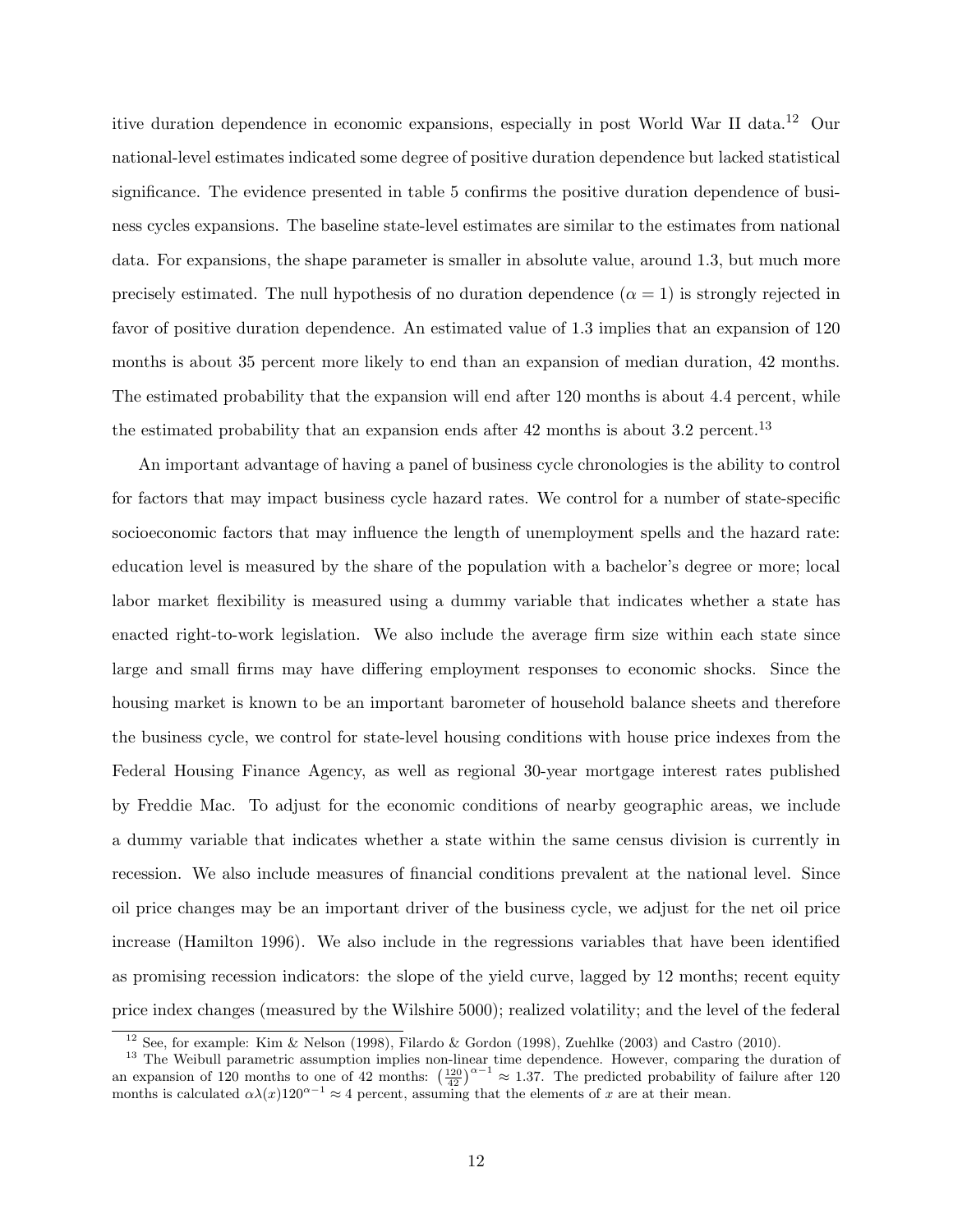funds rate. See table A2 for details on data construction and sources.

The results for business cycle expansions when we include state-specific controls are in columns 3 of table 5; column 4 adds national controls as well. The estimate of the shape parameter  $\alpha$  is robust across all regressions. Of state-specific controls, both the average firm size and the growth rate of housing prices enter the regression in a statistically significant manner: on average, expansions that occur in states with larger firms and that concur with high 30-year interest rates are more likely to end. As in Francis et al. (2018), we find that the state of the business cycle in nearby states importantly affects the probability of switching from one economic business cycle phase to another. The hazard rate for an economic expansion of a state nearly triples when a state in the same census division is currently in recession. Conversely, if a state is currently in recession, and a nearby state is expanding instead, the hazard of the recession ending increases (table 6). These strong effects reflect the close economic ties of local economies. Expansions that are concurrent to increases in local house prices are less likely to end, possibly reflecting momentum in local housing markets that affects household spending patterns. Of national controls, the yield curve and level of the federal funds rates are statistically significant at the 95 percent level. Net oil increase is statistically significant at the 90 percent level, and its sign is as expected.

For recessions, table 6, the estimated hazard is steeper, with  $\alpha$  estimated to be about 1.75 across all regression specifications. This value implies that a recession of 60 months is twice as likely to end relative to a recession of duration 24 months (roughly 14 percent versus 7 percent). Interestingly, a number of state-specific controls affect the probability of recessions ending in a statistically significant manner. States that have enacted right-to-work legislation, a proxy for a flexible labor markets, have recessions that shorter average duration. This result suggests that states with flexible labor markets may allow the business cycle to adjust more quickly, although we note that we do not know whether the severity of the downturns differ across these states. Finally, we find that housing prices, mortgage rates, realized volatility, and the slope of the yield curve affect the probability of recessions ending. As an example, when the standard deviation of daily returns within a month increases by 1 percentage point—a two standard deviation increase in volatility—recessions are 68 percent less likely to end.

A natural question is whether the initial conditions of a phase have a significant impact on that phase's subsequent duration. We may expect that an expansion that follows a particularly severe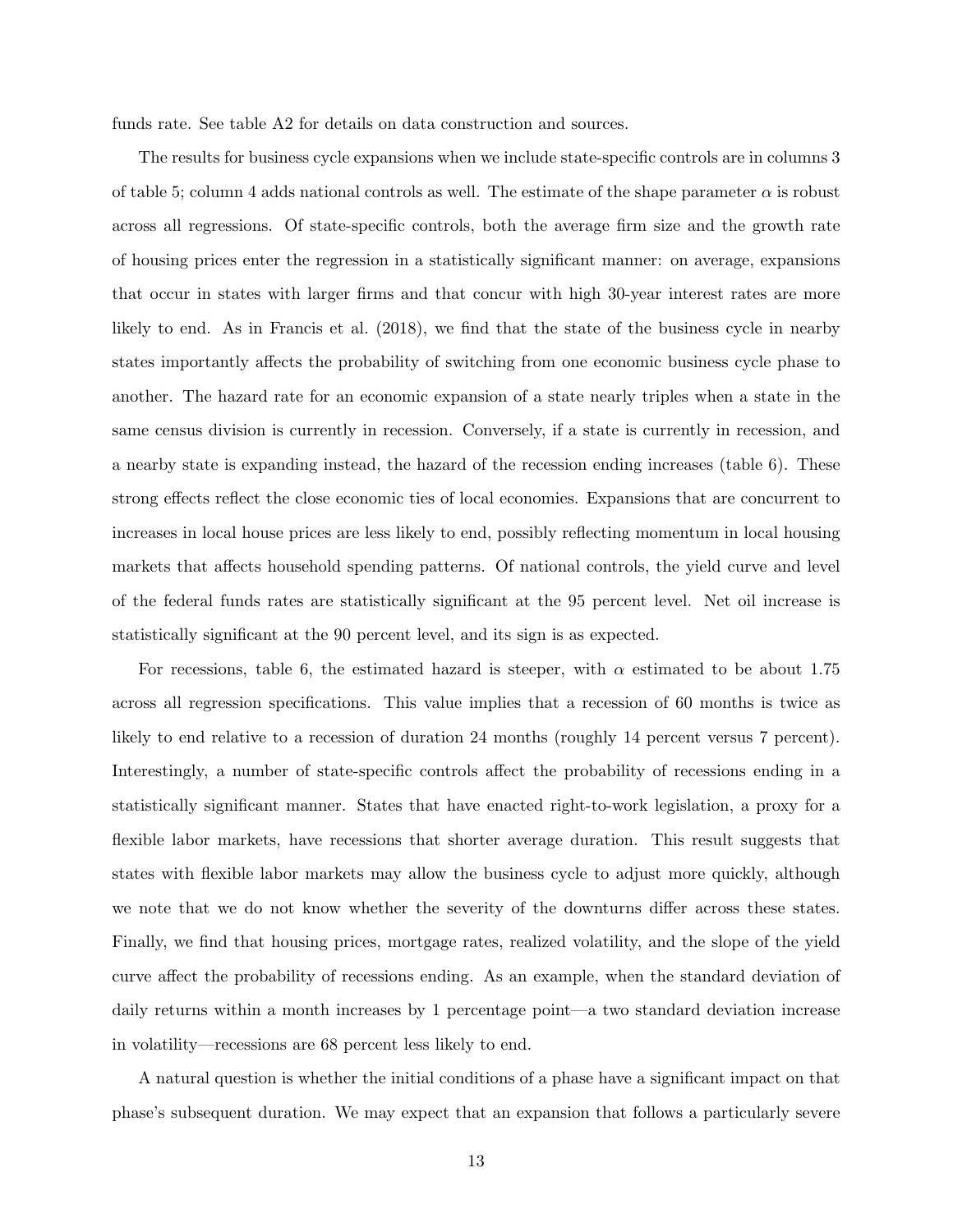|                           |           | Expansions |           |           |          |          | Peak-to-peak |           |
|---------------------------|-----------|------------|-----------|-----------|----------|----------|--------------|-----------|
|                           | (1)       | (2)        | (3)       | (4)       | (5)      | (6)      | (7)          | (8)       |
| Education                 |           |            | 0.78      | 1.03      |          |          | 1.33         | 1.78      |
|                           |           |            | (0.37)    | (0.42)    |          |          | (0.52)       | (0.91)    |
| Right-to-work             |           |            | 0.52      | 0.67      |          |          | 1.88         | 0.80      |
|                           |           |            | (0.44)    | (0.62)    |          |          | (0.19)       | (0.82)    |
| Avg firm size             |           |            | $1.67**$  | $1.29**$  |          |          | 1.03         | $1.39**$  |
|                           |           |            | (0.21)    | (0.20)    |          |          | (0.22)       | (0.19)    |
| 30-yr mortgage            |           |            | $1.32**$  | $0.95\,$  |          |          | $1.10**$     | 0.88      |
|                           |           |            | (0.08)    | (0.10)    |          |          | (0.03)       | (0.08)    |
| Housing price             |           |            | $0.94*$   | $0.96*$   |          |          | 1.01         | 0.98      |
|                           |           |            | (0.02)    | (0.02)    |          |          | (0.01)       | (0.02)    |
| Nearby state in recession |           |            | $3.18***$ | $2.46**$  |          |          | $2.39**$     | $2.09**$  |
|                           |           |            | (0.66)    | (0.60)    |          |          | (0.45)       | (0.42)    |
| Net oil increase          |           |            |           | $1.12*$   |          |          |              | $1.12*$   |
|                           |           |            |           | (0.08)    |          |          |              | (0.07)    |
| Wilshire 5000             |           |            |           | 0.87      |          |          |              | 0.90      |
|                           |           |            |           | (0.33)    |          |          |              | (0.25)    |
| Realized volatility       |           |            |           | 1.19      |          |          |              | 1.09      |
|                           |           |            |           | (0.24)    |          |          |              | (0.20)    |
| Slope of yield curve      |           |            |           | $0.76**$  |          |          |              | $0.88*$   |
|                           |           |            |           | (0.07)    |          |          |              | (0.07)    |
| Federal funds rate        |           |            |           | $1.35***$ |          |          |              | $1.36**$  |
|                           |           |            |           | (0.11)    |          |          |              | (0.07)    |
| $\alpha$                  | $1.21***$ | $1.34***$  | $1.37**$  | $1.34***$ | $1.91**$ | $2.20**$ | $2.47**$     | $2.52***$ |
|                           | (0.06)    | (0.08)     | (0.12)    | (0.14)    | (0.08)   | (0.10)   | (0.14)       | (0.14)    |
| State fixed effects       | No        | Yes        | Yes       | Yes       | No       | Yes      | Yes          | Yes       |
| N phase                   | $\,286$   | 286        | 232       | $231\,$   | 298      | 298      | 288          | $287\,$   |
| N mo.                     | 12,504    | 12,504     | 7,866     | 7,863     | 20,699   | 20,699   | 14,079       | 13,913    |
| <b>AIC</b>                | 802.2     | 572.8      | 452.7     | 404.1     | 580.0    | 510.0    | 256.1        | 218.4     |

Table 5: Estimated hazard rates for expansions and peak-to-peak cycles.

Notes: Estimated hazard rates for state-level expansions and peak-to-peak cycles, 1976–2015. Standard errors clustered on state in parentheses. Asterisks denote statistical significance at 90<sup>\*</sup>) and 95 (<sup>\*\*</sup>) percent confidence level.  $\beta$  coefficients exponentiated and significance stars test the null that they differ from one. See text for details.

recession may have a longer duration, all else equal, since the local economy has more 'room to run.' Conversely, recessions may be longer-lasting when they follow particularly tight labor conditions, perhaps because factors of production become inefficiently utilized when labor markets are tight. In contrast, if recessions are truly exogenous, random events, then the hazard should not depend on the previous phase.

To explore the effects of previous phases, we add two covariates to the analysis from the previous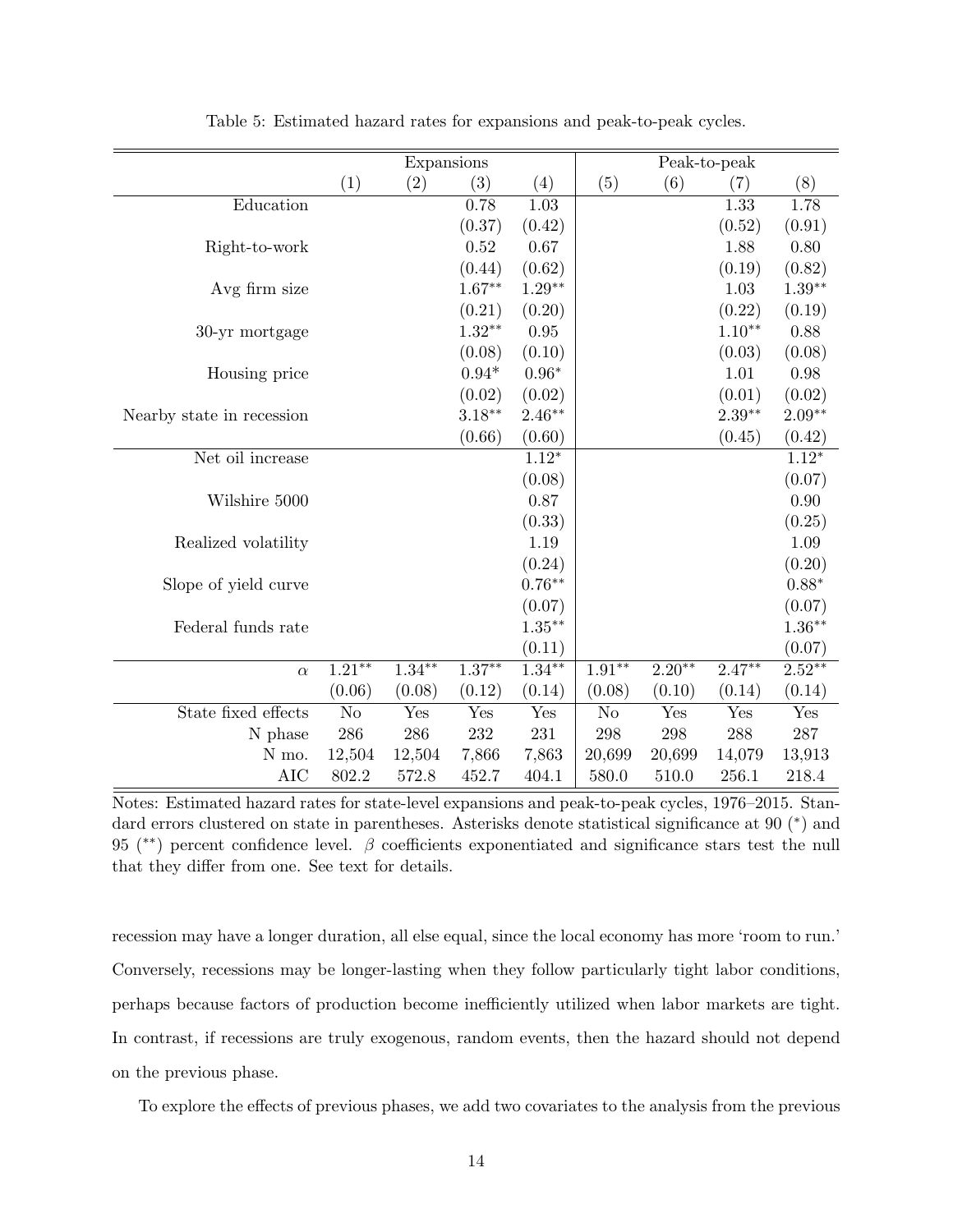|                           |           |           | Recessions        |                   |          |           | Trough-to-trough |                   |
|---------------------------|-----------|-----------|-------------------|-------------------|----------|-----------|------------------|-------------------|
|                           | (1)       | (2)       | (3)               | (4)               | (5)      | (6)       | (7)              | (8)               |
| Education                 |           |           | $3.81**$          | $3.16***$         |          |           | 1.65             | 1.12              |
|                           |           |           | (1.77)            | (1.61)            |          |           | (0.74)           | (0.66)            |
| Right-to-work             |           |           | $2.93**$          | $3.77***$         |          |           | 3.45             | 2.88              |
|                           |           |           | (0.51)            | (0.61)            |          |           | (8.58)           | (3.46)            |
| Avg firm size             |           |           | $0.75***$         | $0.83^{\ast\ast}$ |          |           | $0.48**$         | $0.66^{\ast\ast}$ |
|                           |           |           | (0.05)            | (0.07)            |          |           | (0.07)           | (0.10)            |
| 30-yr mortgage            |           |           | $0.92^{\ast\ast}$ | $0.93^{\ast\ast}$ |          |           | $0.83**$         | 0.98              |
|                           |           |           | (0.03)            | (0.03)            |          |           | (0.06)           | (0.06)            |
| Housing price             |           |           | $1.02\,$          | $1.03^{\ast\ast}$ |          |           | $0.95***$        | $0.95^{\ast\ast}$ |
|                           |           |           | (0.02)            | (0.02)            |          |           | (0.02)           | (0.02)            |
| Nearby state in expansion |           |           | $4.91**$          | $3.66**$          |          |           | $2.28**$         | $1.96**$          |
|                           |           |           | (0.99)            | (0.76)            |          |           | (0.61)           | (0.60)            |
| Net oil increase          |           |           |                   | $0.74*$           |          |           |                  | 0.84              |
|                           |           |           |                   | (0.12)            |          |           |                  | (0.14)            |
| Wilshire 5000             |           |           |                   | 1.17              |          |           |                  | 1.07              |
|                           |           |           |                   | (0.29)            |          |           |                  | (0.25)            |
| Realized volatility       |           |           |                   | $0.32**$          |          |           |                  | $0.46**$          |
|                           |           |           |                   | (0.05)            |          |           |                  | (0.08)            |
| Slope of yield curve      |           |           |                   | $1.24**$          |          |           |                  | $1.25***$         |
|                           |           |           |                   | (0.08)            |          |           |                  | (0.10)            |
| Federal funds rate        |           |           |                   | $1.21*$           |          |           |                  | $0.53**$          |
|                           |           |           |                   | (0.13)            |          |           |                  | (0.21)            |
| $\alpha$                  | $1.68***$ | $1.86***$ | $1.81***$         | $1.66***$         | $2.00**$ | $2.32***$ | $2.73***$        | $2.57***$         |
|                           | (0.08)    | (0.10)    | (0.12)            | (0.10)            | (0.10)   | (0.12)    | (0.21)           | (0.20)            |
| State fixed effects       | No        | Yes       | Yes               | Yes               | No       | Yes       | Yes              | Yes               |
| N phase                   | $\,298$   | 298       | 276               | $273\,$           | 292      | 292       | 244              | 244               |
| N mo.                     | 6,443     | 6,443     | 4,882             | 4,738             | 19,061   | 19,061    | 12,912           | 12,909            |
| <b>AIC</b>                | 632.1     | 574.9     | 436.4             | 350.3             | 517.0    | 449.4     | 226.7            | 146.6             |

Table 6: Estimated hazard rates for recessions and trough-to-trough cycles.

Notes: Estimated hazard rates for state-level expansions and peak-to-peak cycles, 1976–2015. Standard errors clustered on state in parentheses. Asterisks denote statistical significance at 90<sup>\*</sup>) and 95 (<sup>\*\*</sup>) percent confidence level.  $\beta$  coefficients exponentiated and significance stars test the null that they differ from one. See text for details.

section: the change in the unemployment rate in the previous phase and the previous phase's duration. The results are presented in table 7. Expansions that follow recessions with steep increases in the unemployment rate are longer, all else equal. Specifically, the regression coefficient on the previous phase's increase in the unemployment rate is about 0.8—for every 1 percentage point increase in the previous phase's unemployment rate change lowers the expansion's hazard rate by 20 percent. Expansions that follow long-lasting recessions are shorter, all else equal, although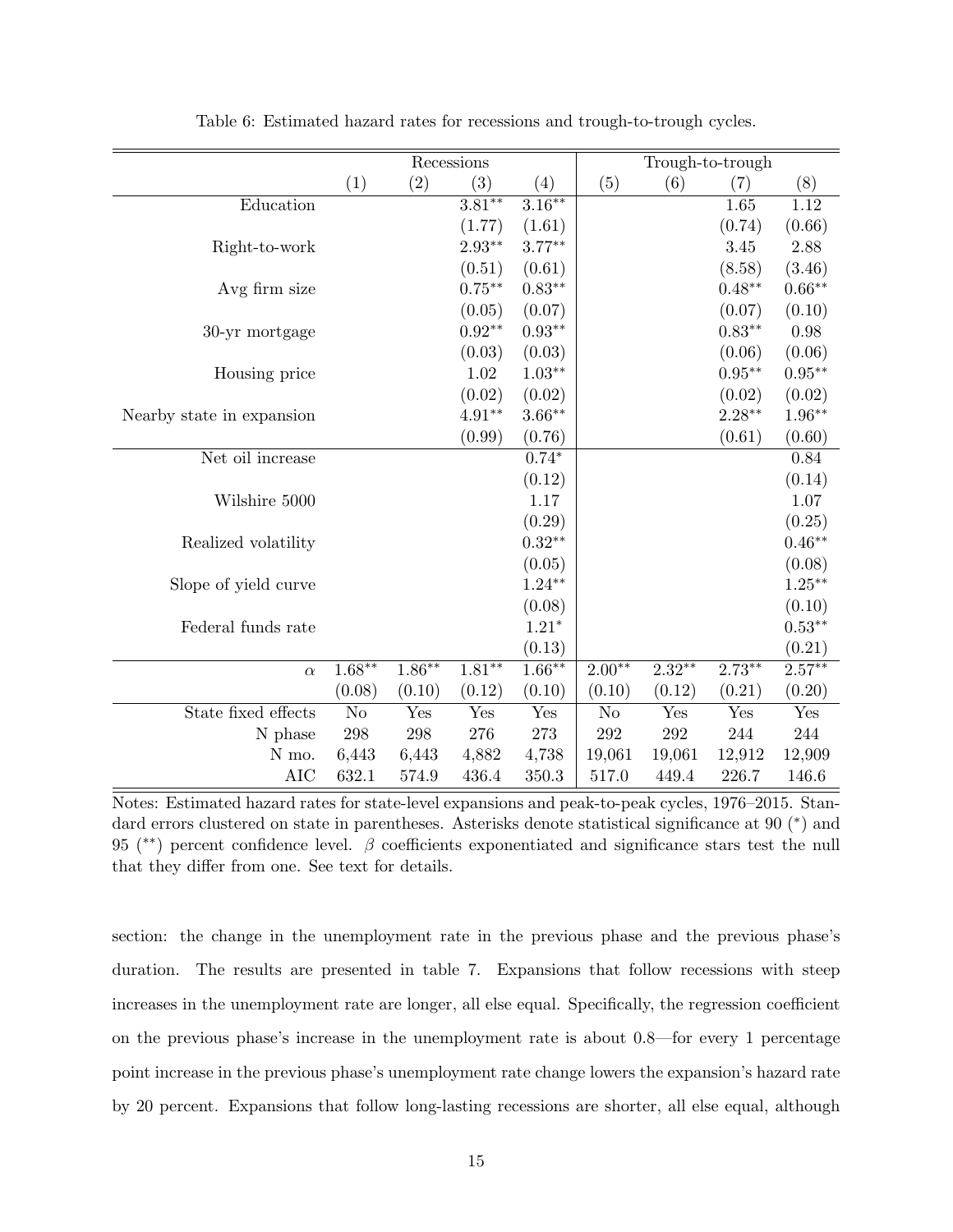the effect is very small. The impact of the previous phase on the duration of recessions and troughto-trough cycles is less clear cut. The duration of recessions does not depend on the previous phase, although trough-to-trough cycles that follow large increases in the unemployment rate are somewhat longer, on average.

|                     | Expansions        |                   |                   | Peak-to-peak      |                | Recessions |                | Trough-to-trough |
|---------------------|-------------------|-------------------|-------------------|-------------------|----------------|------------|----------------|------------------|
|                     | $\left( 1\right)$ | $\left( 2\right)$ | $\left( 3\right)$ | $\left( 4\right)$ | (5)            | (6)        | (7)            | (8)              |
| $\Delta u_{i-1}$    | $0.75***$         | $0.85***$         | $0.75***$         | 0.90              | 0.96           | 1.07       | $0.85***$      | $0.78**$         |
|                     | (0.03)            | (0.07)            | (0.04)            | (0.07)            | (0.04)         | (0.08)     | (0.04)         | (0.05)           |
| $\tau_{i-1}$        | $1.02**$          | $1.02**$          | $1.02**$          | $1.02**$          | $0.99**$       | 0.99       | $1.01**$       | 1.00             |
|                     | (0.00)            | (0.01)            | (0.01)            | (0.01)            | (0.00)         | (0.01)     | (0.00)         | (0.00)           |
| $\alpha$            | $1.40**$          | $1.38***$         | $2.46**$          | $2.47**$          | $2.02**$       | $1.81**$   | $1.77***$      | $2.18**$         |
|                     | (0.08)            | (0.12)            | (0.14)            | (0.17)            | (0.11)         | (0.12)     | (0.10)         | (0.16)           |
| State fixed effects | Yes               | Yes               | Yes               | Yes               | Yes            | Yes        | Yes            | Yes              |
| Other controls?     | No                | Yes               | No                | Yes               | N <sub>o</sub> | Yes        | N <sub>o</sub> | Yes              |
| N phase             | 286               | 231               | 298               | 287               | 247            | 225        | 292            | 244              |
| N obs.              | 12,504            | 7,863             | 20,699            | 13,913            | 5,075          | 3,885      | 19,061         | 12,909           |
| AIC                 | 720.0             | 353.5             | 476.5             | 194.5             | 440.9          | 231.0      | 406.9          | 111.8            |

Table 7: Estimated effects of previous phase on hazard rate.

Notes: Standard errors clustered on state in parentheses. Asterisks denote statistical significance at 90 (\*) and 95 (\*\*) percent confidence level.  $\beta$  coefficients exponentiated and significance stars test the null that they differ from one. 'Other controls?' line indicates whether regression includes all controls from tables 5 and 6. Sample period 1976–2015. See text for details.

# 4 Monetary policy as a risk factor

Finally, we consider the effect of monetary policy shocks on the hazard function for expansions and recessions.<sup>14</sup> Our measure of monetary policy shocks are those developed by Romer & Romer (2004). Romer & Romer estimate monetary policy shocks in two steps. First, they identify the intended change in the federal funds rate using the narrative records of the Federal Open Market Committee (FOMC). They then regress the intended change of the policy rate onto the Federal Reserve's Greenbook forecasts; deviations from the predicted values of this regressions are the policy shocks. We have extended the series through 2010.<sup>15</sup> One of the advantages of using Romer &

 $14$  Francis et al. (2018) study the effects of fiscal and monetary policy on the duration of recession. They measure the phase-specific monetary policy response as the cumulative change in the policy rate between the first and last month of each recession.

<sup>&</sup>lt;sup>15</sup> We approximate the intended change in the federal funds rate for the zero bound period; see, for example, the December 12 2008 memoranda to the Federal Open Market Committee "Notes on issues related to the zero lower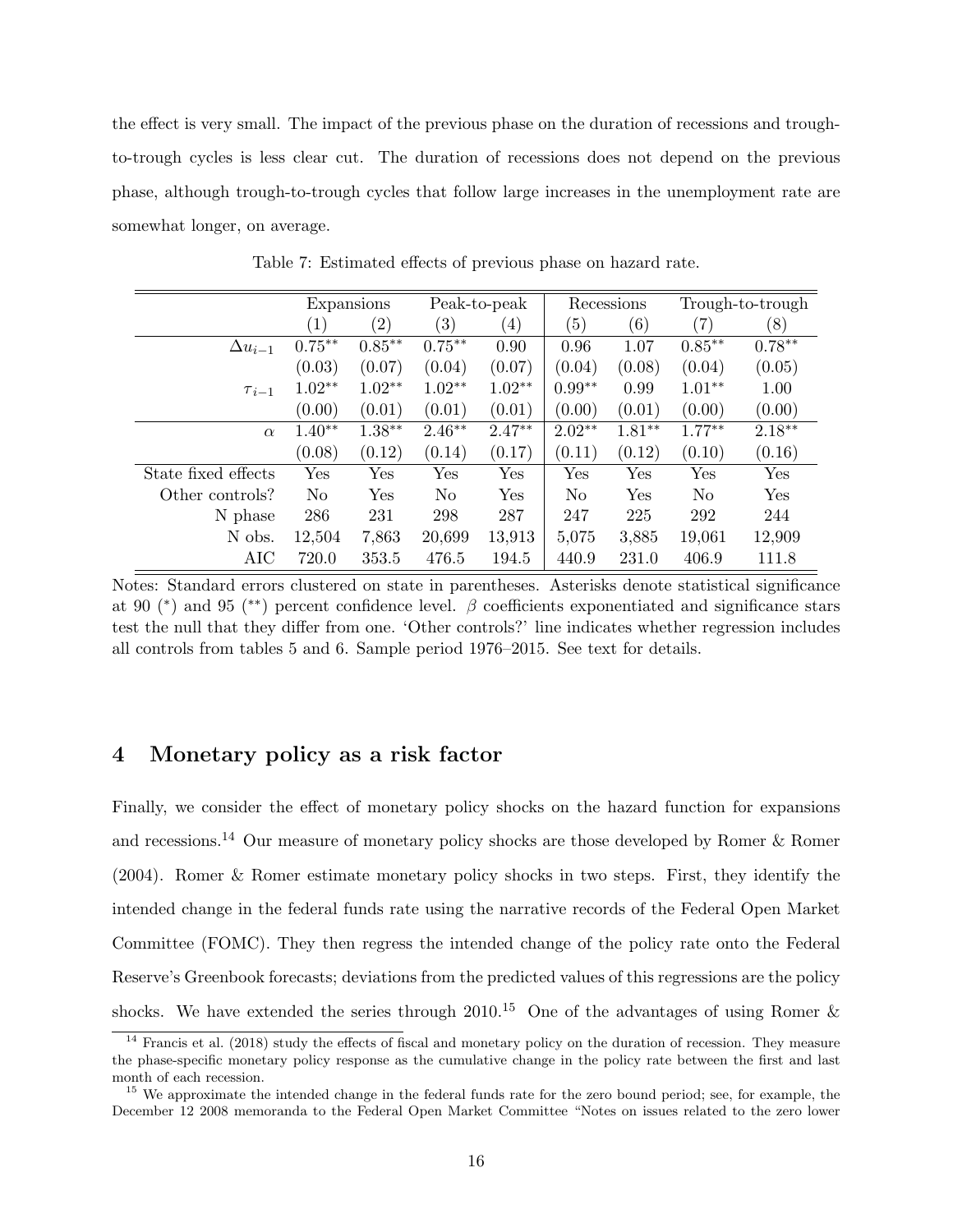Romer shocks is that they are available from the start of our sample, although Greenbook forecasts are released with a five year lag, limiting the more recent period. Summary statistics for the measure of monetary policy shocks are presented in table 8.

|          | Romer-Romer              |
|----------|--------------------------|
| Mean     | 0.00                     |
| Std dev. | 0.34                     |
| N.obs    | 462                      |
|          | Period Feb 1972–Dec 2010 |
| T.       |                          |

Table 8: Summary statistics of Romer-Romer monetary policy shocks.

Notes: See text for details.

Tables 9–10 present the results.<sup>16</sup> Because the effects of monetary policy shocks on hazard rates are very likely asymmetric, for each phase we run five specifications. The first includes only the linear effect of the monetary policy shock, while the next two (columns 2 and 3 of the tables) interact the measure of monetary policy with a dummy that indicates the sign of the change. All regressions include state-level fixed effects and the controls presented in the previous section. In expansions, we expect contractionary monetary policy shocks will increase the hazard rate, while expansionary shocks lower it. In recessions we expect contractionary shocks to prolong the recession, all else equal, so the hazard rate ought to decline. Another asymmetry identified by the literature is the differential effect of small versus large shocks. Columns 4 and 5 of the tables interact the monetary policy shocks with a dummy variable that identifies when the shocks are below or above 1 standard deviation.

The baseline estimate for the Romer-Romer shocks is not statistically different from 1 during expansions (table 9). However, columns 2-5 show important nonlinear effects. Contractionary monetary policy shocks in expansions have a large upward effect on the hazard rate. A one standard deviation unexpected contractionary shock during an expansion shifts the hazard rate up by about 14 percent. Expansionary shocks in expansions also have a significant effect: a one standard deviation shock shifts the hazard down by about 20 percent.

There is some heterogeneity in the effects of small versus large shocks, albeit not statistically

bound on nominal interest rates," available at https://www.federalreserve.gov/monetarypolicy/fomc-memos.htm. <sup>16</sup> Results for peak-to-peak and trough-to-trough cycles are not discussed here in the interest of concision, but can be found in the Appendix.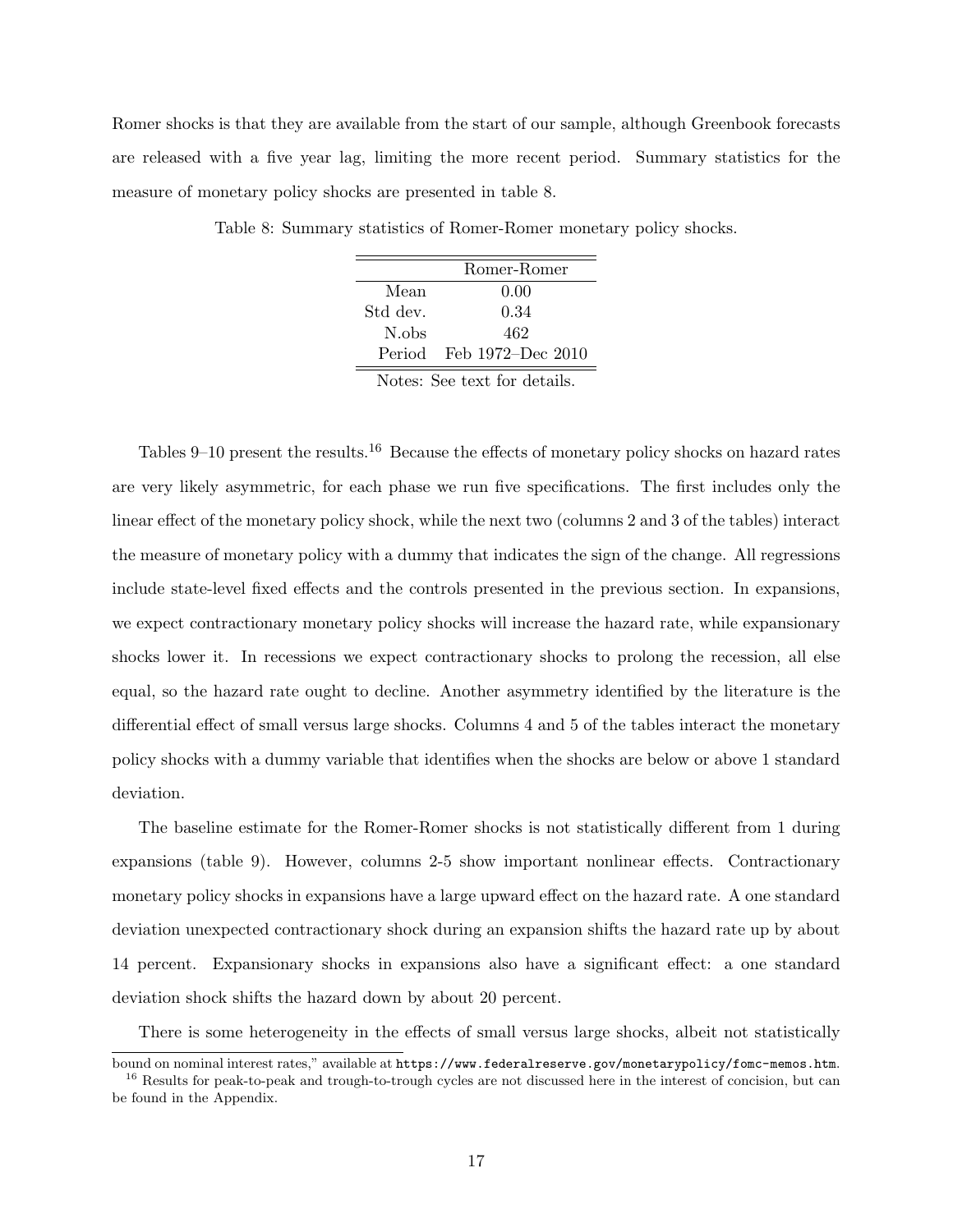|                             | $\left( 1\right)$ | (2)       | (3)       | (4)       | (5)       |
|-----------------------------|-------------------|-----------|-----------|-----------|-----------|
| Romer-Romer shock           | 0.98              | $0.40**$  | 1.44      | $0.42**$  | 1.43      |
|                             | (0.29)            | (0.15)    | (0.47)    | (0.16)    | (0.47)    |
| $RR \times I(RR > 0)$       |                   | $3.56***$ |           | 1.79      |           |
|                             |                   | (1.94)    |           | (1.77)    |           |
| $RR \times I(RR < 0)$       |                   |           | $0.28**$  |           | 0.59      |
|                             |                   |           | (0.15)    |           | (0.72)    |
| $RR \times I(RR > \sigma)$  |                   |           |           | 2.04      |           |
|                             |                   |           |           | (2.00)    |           |
| $RR \times I(RR < -\sigma)$ |                   |           |           |           | 0.42      |
|                             |                   |           |           |           | (0.48)    |
| $\alpha$                    | $1.34**$          | $1.36***$ | $1.36***$ | $1.36***$ | $1.37***$ |
|                             | (0.11)            | (0.11)    | (0.11)    | (0.11)    | (0.11)    |
| State fixed effects         | Yes               | Yes       | Yes       | Yes       | Yes       |
| Other controls?             | Yes               | Yes       | Yes       | Yes       | Yes       |
| N. phase                    | 232               | 232       | 232       | 232       | 232       |
| N. obs                      | 7,863             | 7,863     | 7,863     | 7,863     | 7,863     |
| AIC                         | 359.3             | 358.3     | 358.3     | 357.9     | 357.9     |

Table 9: Effects of monetary policy shocks to hazard rates in expansions.

Notes: Standard errors clustered on state in parentheses. Asterisks denote statistical significance at 90 (\*) and 95 (\*\*) percent confidence level.  $\beta$  coefficients exponentiated and significance stars test the null that they differ from one.  $\sigma$  denotes the standard deviation of the Romer-Romer shocks. Regression includes all controls from tables 5 and 6. Sample period 1976–2010. See text for details.

significant. The marginal effect of a small contractionary shock in expansions is to shift the hazard rate down by about 8 percent, whereas the marginal effect of a large shock is to shift up the hazard by 18 percent. On net, the large shocks dominate the estimate of the average effect. One reason why small contractionary shocks lower the hazard rate in expansions is that agents perceive this information as a signal that economy is performing better than expected (Ellingsen & Soderstrom (2001), Melosi (2017), and Nakamura & Steinsson (2018)). Expansionary shocks in expansions have also an asymmetric effect, large expansionary shocks move the hazard rate down relatively more than small shocks.

Results for recessions are presented in table 10. Focusing on the specification where the Romer-Romer shock affects the hazard linearly, we see that the marginal effect of a monetary policy shock has the 'wrong' sign: a contractionary monetary policy shock is estimated to increase the hazard rate; that is, a contractionary shock makes the recession more likely to end. When we allow for the sign of the shock to have a differential impact on the hazard, we still find that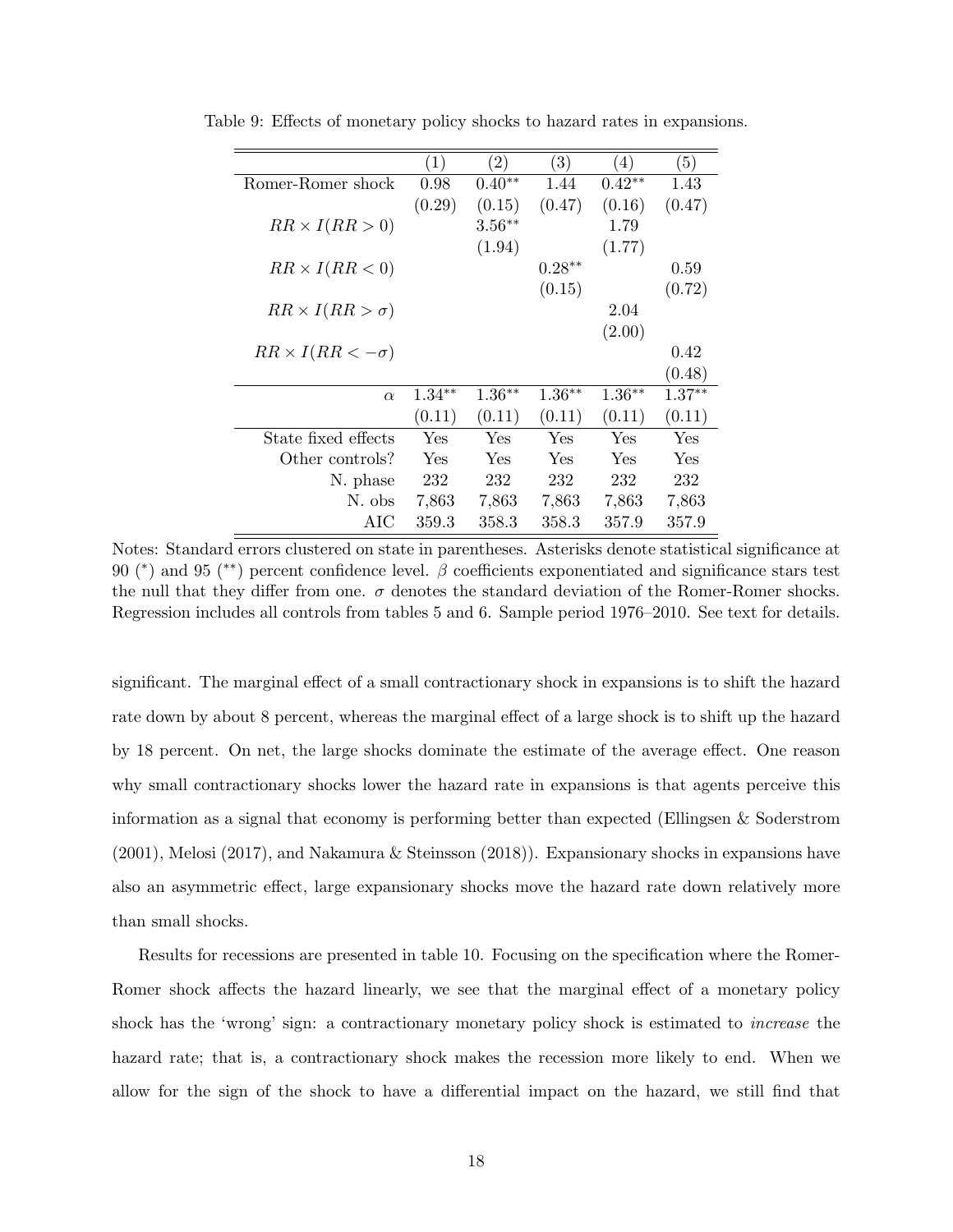both expansionary and contractionary shocks increase the likelihood to exit a recession, although the effect of contractionary shocks is attenuated. A one standard deviation contractionary shock increases the hazard rate by 31 percent. Although it is counterintuitive that a contractionary shock during recession raises the hazard, the signaling channel of monetary policy could account for this effect. In a recession, a contractionary shock may signal that the economy is performing better than expected. An expansionary shock of the same magnitude increases the hazard by about 240 percent. To put this in perspective, consider that the estimated hazard for a median duration recession is 15 percent. If in the next month there is a one standard deviation expansionary monetary policy shock, the hazard would move to about 35 percent.

The distinction between small and large shocks is particularly interesting during recessions, where we observe that small shocks are especially powerful. Small contractionary shocks are about 12 times as powerful as large contractionary shocks for the same sized shock. As an example, a contractionary shock of 17 basis points (one-half a standard deviation) moves the estimated hazard for a median duration recession from 15 percent to 46 percent. A shock of 68 basis points (two standard deviations) moves the hazard from 15 to 24 percent. The same holds true for expansionary shocks: an expansionary shock of 17 basis points moves the hazard from 15 to 71 percent, whereas a shock of 68 basis points moves the hazard to 44 percent. These differences are statistically significant and highlight a new sensitivity of the economy to monetary policy shocks.

During a recession, the signaling effect from monetary policy shocks always acts in the opposite direction of the policy shock itself. That is to say, whereas we would expect a contractionary shock during a recession to lower the hazard, a contractionary shock could communicate that the economy is doing better than expected. This signaling effect offsets and may even dominate the effect of higher interest rates per se. Indeed, the results suggest that for both small and large shocks this signaling effect prevails, especially for small shocks. An analogous intuition applies for expansionary shocks, although the effects of lower interest rates themselves dominate. However, the signaling effect is responsible for the difference between the small and large shocks, where the signaling effect is stronger for large shocks. Large expansionary shocks during a recession carry particularly strong signals about (deteriorating) future economic activity, attenuating the direct effect of lower interest rates.

These results give us a new perspective on the asymmetric effects of monetary policy. Previ-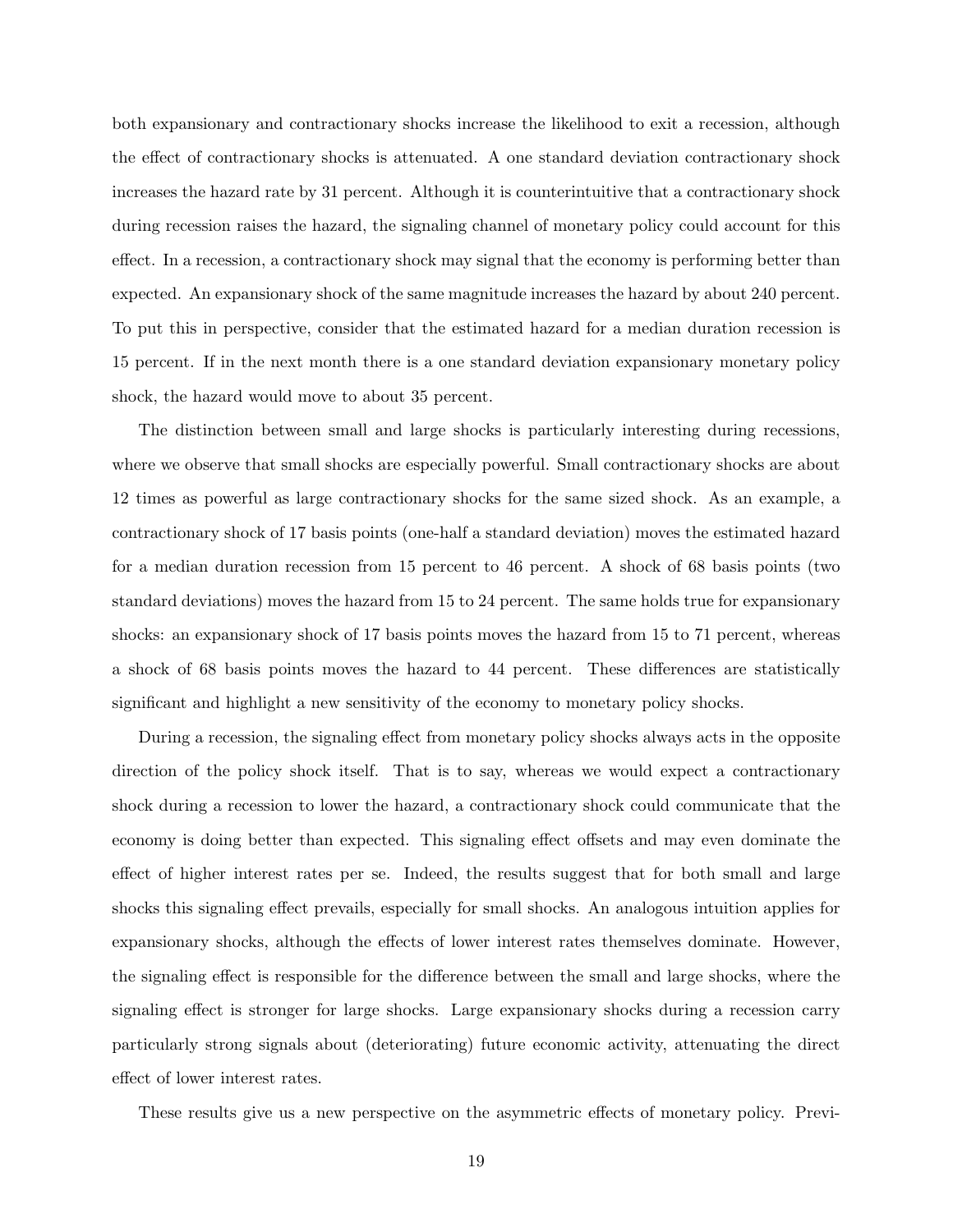|                             | $\left( 1\right)$ | (2)      | (3)      | (4)       | (5)        |
|-----------------------------|-------------------|----------|----------|-----------|------------|
| Romer-Romer shock           | $2.60**$          | $8.27**$ | $1.92*$  | $6.39**$  | $1.94*$    |
|                             | (0.75)            | (6.55)   | (0.64)   | (5.32)    | (0.65)     |
| $RR \times I(RR > 0)$       |                   | $0.23*$  |          | 2.06      |            |
|                             |                   | (0.19)   |          | (3.22)    |            |
| $RR \times I(RR < 0)$       |                   |          | $4.31*$  |           | $11.75***$ |
|                             |                   |          | (3.51)   |           | (11.03)    |
| $RR \times I(RR > \sigma)$  |                   |          |          | $0.14*$   |            |
|                             |                   |          |          | (0.14)    |            |
| $RR \times I(RR < -\sigma)$ |                   |          |          |           | $0.17*$    |
|                             |                   |          |          |           | (0.14)     |
| $\alpha$                    | $1.65***$         | $1.67**$ | $1.67**$ | $1.68***$ | $1.67**$   |
|                             | (0.10)            | (0.10)   | (0.10)   | (0.10)    | (0.10)     |
| State fixed effects         | Yes               | Yes      | Yes      | Yes       | Yes        |
| Other controls?             | Yes               | Yes      | Yes      | Yes       | Yes        |
| N. phase                    | 287               | 287      | 287      | 287       | 287        |
| N. obs                      | 4,811             | 4,811    | 4,811    | 2,411     | 2,411      |
| AIC                         | 329.9             | 327.6    | 327.6    | 325.7     | 327.1      |

Table 10: Effect of monetary policy shocks to hazard rates in recession.

Notes: Standard errors clustered on state in parentheses. Asterisks denote statistical significance at 90 (\*) and 95 (\*\*) percent confidence level.  $\beta$  coefficients exponentiated and significance stars test whether they differ from one.  $\sigma$  denotes the standard deviation of the Romer-Romer shocks. Regression includes all controls from tables 5 and 6. Sample period 1976–2010. See text for details.

ously, asymmetries have been studied using the aggregate data and mostly looking at the effects of monetary policy on output and inflation. These results provide a richer perspective of these asymmetries, due to the use of state-level data and that we study the effects on the likelihood to exit a particular stage of the business cycles. The analysis identified several dimensions of asymmetries for the monetary policy effects, including significant differences in the effects of expansionary and contractionary shocks during expansions and recessions and significant differences in the effects of small and large shocks in recessions.

## 5 Conclusion

In this paper we show that the analysis of business cycle duration can be enriched by extending it to the state-level data. This allows us to more precisely estimate the duration dependence of U.S. business cycles. We indeed find positive duration dependence for all stages of the business cycles. In addition, we are able to include covariates in our regressions to examine more closely what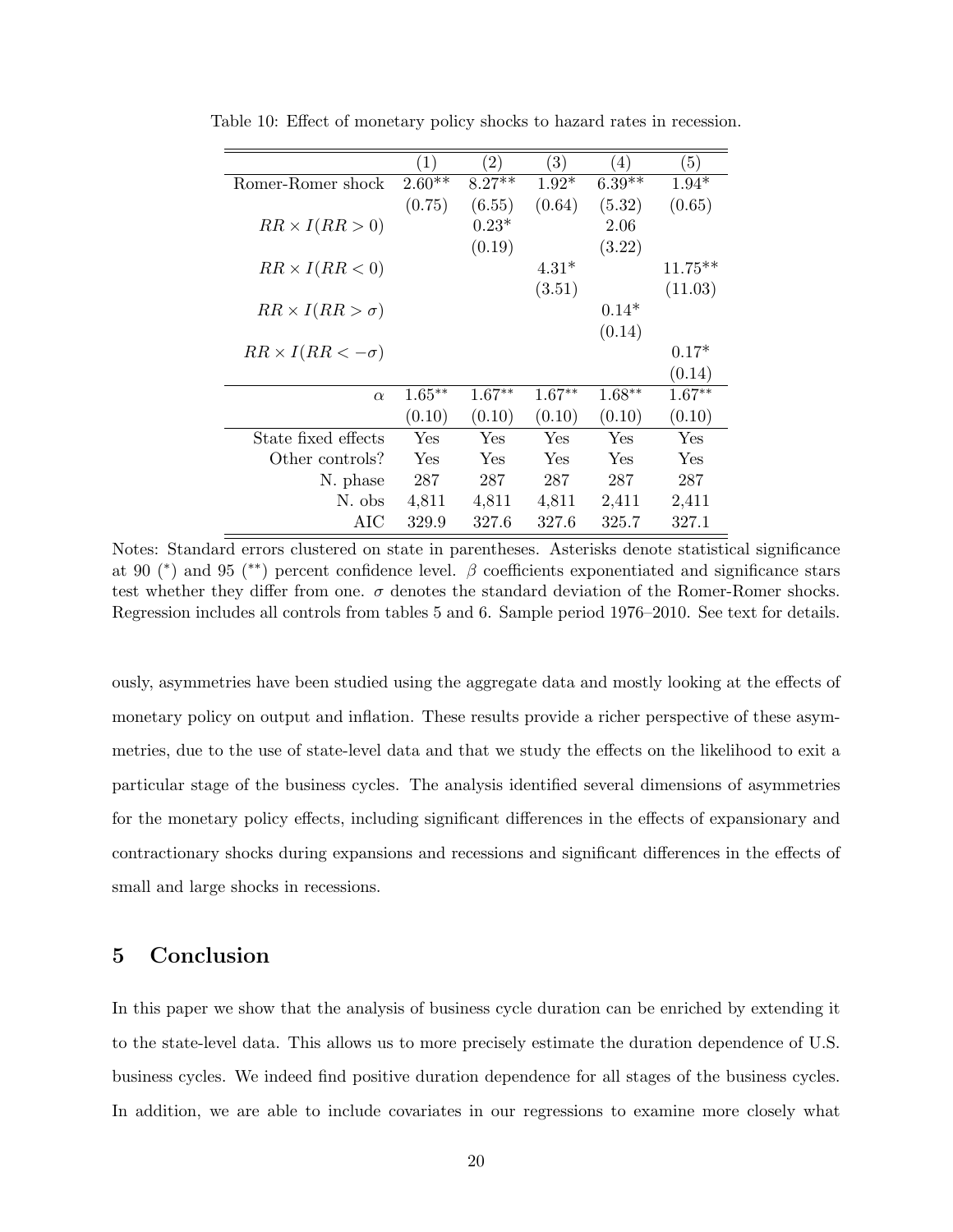influences the likelihood of exiting a particular stage of the business cycle. Our results indicate that national-level macroeconomic and financial variables, state-level business and institutional characteristics, and the state of the business cycle in neighboring states significantly affect the hazard rate. We also evaluated monetary policy shocks as a risk factor for transitions from one stage of the business cycle to another. We find that policy has highly asymmetric effects on phase duration, depending on the stage of the business cycle and the direction and size of the shock.

# References

- Barnichon, R. & Matthes, C. (2018), 'Functional approximation of impulse responses', Journal of Monetary Economics  $99, 41 - 55$ .
- Bry, G. & Boschan, C. (1972), Cyclical analysis of time series: selected procedures and computer programs, NBER.
- Bureau of Labor Statistics (2017), Technical notes to establishment data published in employment and earnings., Technical report, Bureau of Labor Statistics.
- Burns, A. F. & Mitchell, W. C. (1946), Measuring Business Cycles, NBER Book Series Studies in Business Cycles.
- Carlino, G. & Defina, R. (1998), 'The Differential Regional Effects Of Monetary Policy', The Review of Economics and Statistics 80(4), 572–587.
- Castro, V. (2010), 'The duration of economic expansions and recessions: More than duration dependence', Journal of Macroeconomics  $32(1)$ ,  $347-365$ .
- Collins, B. (2014), Right to work laws: Legislative background and empirical research, Congressional research service report, Congressional Research Service.
- Diebold, F. X. & Rudebusch, G. D. (1990), 'A nonparametric investigation of duration dependence in the american business cycle', Journal of Political Economy 98(3).
- Ellingsen, T. & Soderstrom, U. (2001), 'Monetary Policy and Market Interest Rates', American *Economic Review* **91**(5), 1594–1607.
- Filardo, A. J. & Gordon, S. F. (1998), 'Business cycle durations', *Journal of Econometrics* 85(1), 99– 123.
- Francis, N., Jackson, L. E. & Owyang, M. T. (2018), 'Countercyclical policy and the speed of recovery after recessions', Journal of Money, Credit  $\mathcal C$  Banking 50(4).
- Gonzalez-Astudillo, M. (2017), Gdp trend-cycle decompositions using state-level data, Finance and Economics Discussion Series 2017-051, Federal Reserve Board.
- Greene, W. H. (2011), Econometric Analysis, Pearson; 7th edition.
- Hamilton, J. D. (1996), 'This is what happened to the oil price-macroeconomy relationship', Journal of Monetary Economics 38, 215–220.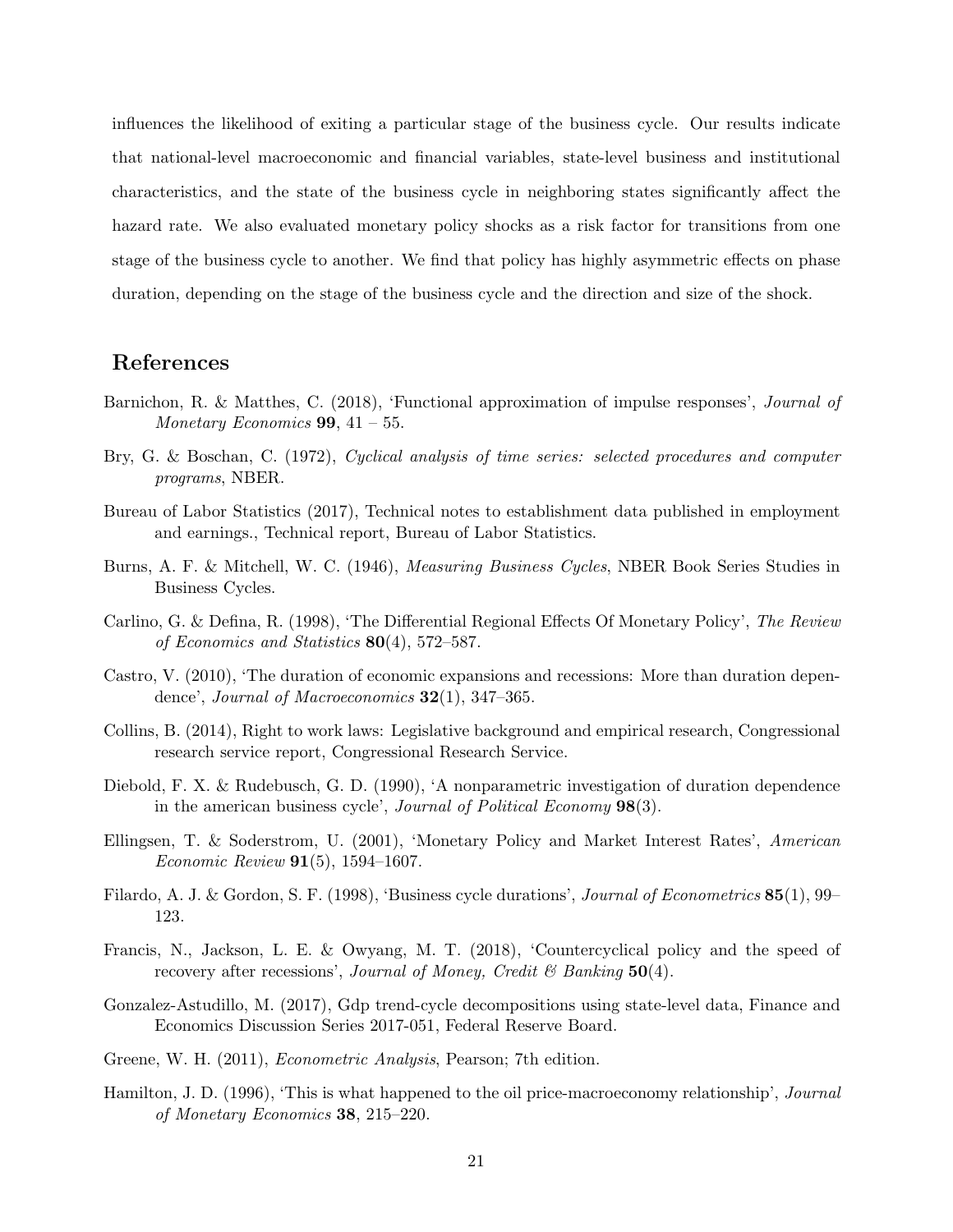- Hamilton, J. D. (2011), 'Calling recessions in real time', International Journal of Forecasting  $27(4)$ , 1006-1026.
- Hamilton, J. D. & Owyang, M. T. (2012), 'The Propagation of Regional Recessions', The Review of Economics and Statistics 94(4), 935–947.
- Harding, D. & Pagan, A. (2002), 'Dissecting the cycle: a methodological investigation', Journal of Monetary Economics  $49(2)$ , 365–381.
- Jenkins, S. P. (2005), Survival analysis. Unfinished textbook, available at: http://citeseerx.ist. psu.edu/viewdoc/download?doi=10.1.1.176.7572&rep=rep1&type=pdf.
- Kim, C.-J. & Nelson, C. (1998), 'Business cycle turning points, a new coincident index, and tests of duration dependence based on a dynamic factor model with regime switching', The Review of Economics and Statistics  $80(2)$ , 188–201.
- Lo, M. C. & Piger, J. (2005), 'Is the Response of Output to Monetary Policy Asymmetric? Evidence from a Regime-Switching Coefficients Model', Journal of Money, Credit and Banking 37(5), 865–886.
- Melosi, L. (2017), 'Signalling Effects of Monetary Policy', Review of Economic Studies 84(2), 853– 884.
- Michael T. Owyang and Jeremy M. Piger and Howard J. Wall (2005), 'Business cycle phases in U.S. states', Review of Economics and Statistics 87(4), 604–616.
- Nakamura, E. & Steinsson, J. (2018), 'High frequency identification of monetary non-neutrality: the information effect', Quarterly Journal of Economics 133(3), 1283–1330.
- Owyang, M. T., Piger, J. & Wall, H. J. (2015), 'Forecasting National Recessions Using StateLevel Data', Journal of Money, Credit and Banking  $47(5)$ , 847–866.
- Romer, C. D. & Romer, D. H. (2004), 'A New Measure of Monetary Shocks: Derivation and Implications', American Economic Review  $94(4)$ , 1055–1084.
- Santoro, E., Petrella, I., Pfajfar, D. & Gaffeo, E. (2014), 'Loss aversion and the asymmetric transmission of monetary policy', Journal of Monetary Economics  $68$ ,  $19 - 36$ .
- Sichel, D. E. (1991), 'Business cycle duration dependence: A parametric aproach', Review of Economics and Statistics  $73(2)$ , 254-260.
- Sichel, D. E., Diebold, F. X. & Rudebusch, G. D. (1993), Further evidence on business cycle duration dependence, Technical report, NBER Chapters in Business Cycles, Indicators and Forecasting.
- Stock, J. H. & Watson, M. W. (2010), 'Indicators for dating business cycles: Cross-history selection and comparisons', American Economic Review: Papers  $\mathcal B$  Proceedings 100.
- Tenreyro, S. & Thwaites, G. (2016), 'Pushing on a string: US monetary policy is less powerful in recessions', American Economic Journal: Macroeconomics 8(4), 43–74.
- Weise, C. L. (1999), 'The Asymmetric Effects of Monetary Policy: A Nonlinear Vector Autoregression Approach', Journal of Money, Credit and Banking 31(1), 85–108.
- Zuehlke, T. W. (2003), 'Business cycle duration dependence reconsidered', Journal of Business  $\mathscr{C}$ Economic Statistics  $21(4)$ .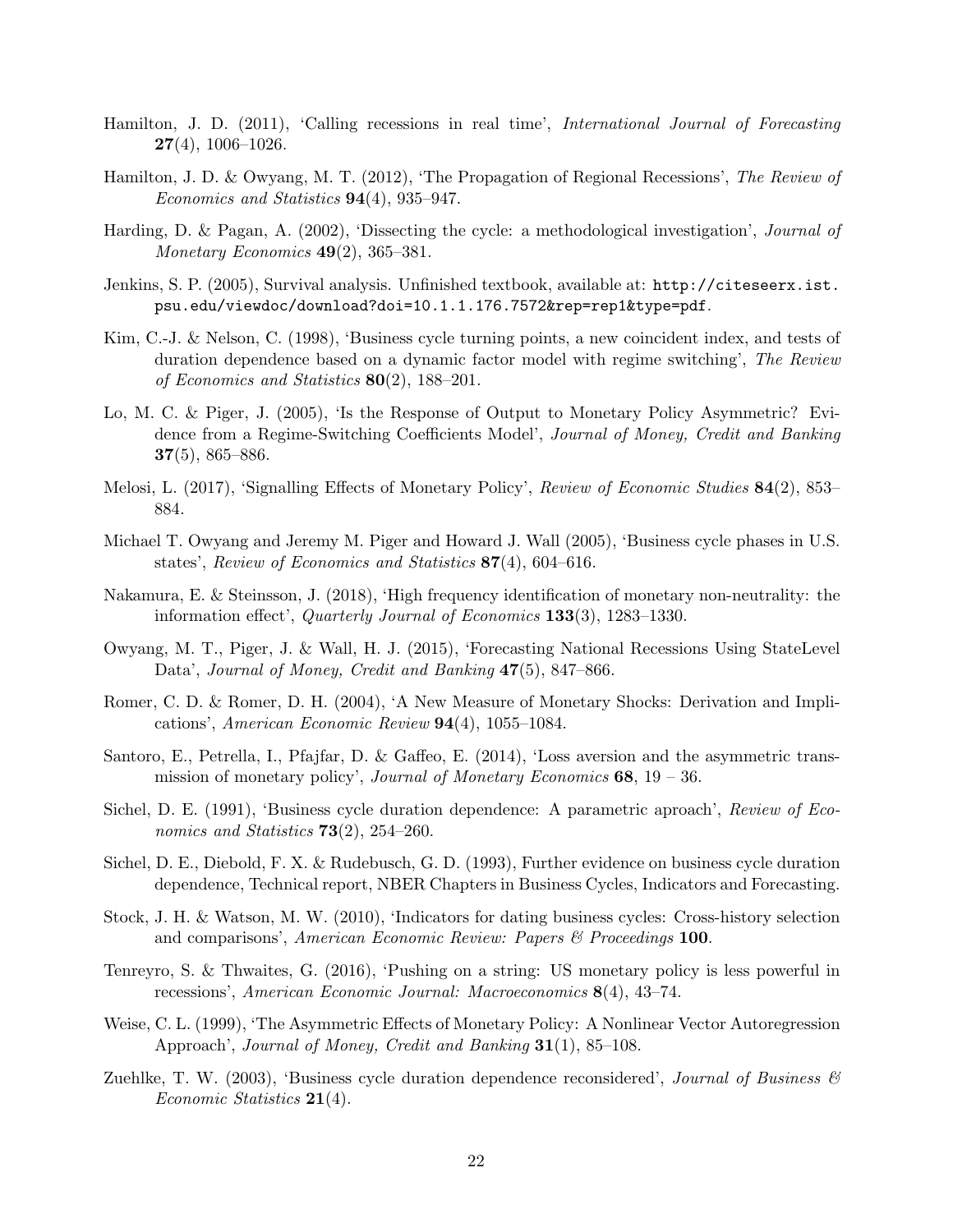Table A1: Summary statistics of state-level unemployment rate data, January 1976 – December 2015.

| State                  | N obs | Mean    | Std dev          | Min          | Max             |
|------------------------|-------|---------|------------------|--------------|-----------------|
| АK                     | 480   | 8.0     | $\overline{1.4}$ | 6.3          | 11.2            |
| AL                     | 480   | 7.3     | $2.5\,$          | $3.8\,$      | $15.5\,$        |
| ΑR                     | 480   | 6.7     | 1.5              | 4.2          | 10.3            |
| AZ                     | 480   | 6.4     | $1.8\,$          | 3.7          | $11.5\,$        |
| CA                     | 480   | $7.4\,$ | $1.9\,$          | $4.7\,$      | 12.2            |
| CO                     | 480   | $5.5\,$ | $1.5\,$          | $2.7\,$      | $\!\!\!\!\!8.9$ |
| CT                     | 480   | $5.6\,$ | 1.8              | $2.2\,$      | $10.0\,$        |
| $_{\rm DC}$            | 480   | 7.8     | $1.5\,$          | 4.8          | 11.3            |
| DE                     | 480   | 5.5     | $1.8\,$          | 3.0          | $\ \, 9.8$      |
| ${\rm FL}$             | 480   | 6.3     | $1.9\,$          | $3.1\,$      | 11.2            |
| GA                     | 480   | 6.1     | 1.7              | $3.4\,$      | $10.5\,$        |
| $_{\rm HI}$            | 480   | $5.0\,$ | 1.6              | $2.4\,$      | $10.4\,$        |
| IA                     | 480   | 4.7     | 1.5              | $2.4\,$      | 9.1             |
| ID                     | 480   | 6.1     | $1.6\,$          | $2.9\,$      | 10.2            |
| $_{\rm IL}$            | 480   | 7.0     | $2.0\,$          | 4.1          | $13.1\,$        |
| IN                     | 480   | $6.3\,$ | 2.3              | $2.9\,$      | 12.6            |
| $\mathbf{KS}$          | 480   | 4.7     | $\rm 0.9$        | $2.9\,$      | $7.3\,$         |
| ΚY                     | 480   | $6.9\,$ | $2.0\,$          | $4.0\,$      | $12.1\,$        |
| LA                     | 480   | 7.4     | 2.1              | $3.9\,$      | 13.1            |
| МA                     | 480   | 5.6     | $1.7\,$          | $2.6\,$      | $10.7\,$        |
| MD                     | 480   | 5.4     | 1.3              | $3.3\,$      | $\!\!\!\!\!8.5$ |
| ME                     | 480   | 6.0     | 1.6              | $\!3.2\!$    | 9.0             |
| MI                     | 480   | 8.1     | $2.9\,$          | $3.2\,$      | 16.5            |
| MΝ                     | 480   | 4.9     | $1.3\,$          | $2.5\,$      | $\!\!\!\!\!8.9$ |
| МO                     | 480   | 6.1     | $1.6\,$          | 3.1          | 10.6            |
| $\overline{\rm MS}$    | 480   | $7.7\,$ | $1.9\,$          | $5.0\,$      | 12.8            |
| MT                     | 480   | 5.9     | 1.3              | $2.9\,$      | $\!\!\!\!\!8.8$ |
| NC                     | 480   | $5.9\,$ | $2.0\,$          | 3.0          | 11.3            |
| ND                     | 480   | $3.9\,$ | $\rm 0.9$        | $2.5\,$      | $6.2\,$         |
| NE                     | 480   | 3.6     | 0.9              | 2.3          | $6.3\,$         |
| NH                     | 480   | 4.4     | 1.4              | $2.2\,$      | $7.4\,$         |
| NJ                     | 480   | 6.4     | $1.9\,$          | $3.5\,$      | 10.7            |
| NM                     | 480   | $6.8\,$ | 1.4              | $3.7\,$      | $10.5\,$        |
| NV                     | 480   | $6.6\,$ | $2.5\,$          | 3.7          | $13.7\,$        |
| NY                     | 480   | 6.7     | 1.5              | $4.0\,$      | $10.4\,$        |
| OН                     | 480   | $6.8\,$ | $2.2\,$          | 3.8          | 14.0            |
| ОK                     | 480   | 5.2     | 1.4              | $2.9\,$      | $\!\!\!\!\!8.9$ |
| OR                     | 480   | $7.3\,$ | 1.9              | $4.7\,$      | 11.9            |
| PA                     | 480   | 6.5     | 1.8              | 4.0          | 12.7            |
| $\mathbf{R}\mathbf{I}$ | 480   | $6.6\,$ | $2.2\,$          | 2.9          | $11.3\,$        |
| SС                     | 480   | 6.7     | 2.0              | $_{\rm 3.5}$ | 11.8            |
| SD                     | 480   | 3.7     | $0.8\,$          | 2.4          | $5.9\,$         |
| TN                     | 480   | 6.6     | 2.0              | 3.7          | 12.9            |
| TX                     | 480   | 6.1     | 1.3              | 4.0          | 9.2             |
| UT                     | 480   | 5.0     | 1.5              | 2.3          | 9.6             |
| VA                     | 480   | 4.8     | 1.3              | 2.1          | $7.9\,$         |
| VT                     | 480   | 4.8     | 1.3              | 2.6          | $8.8\,$         |
| WA                     | 480   | 7.1     | 1.8              | $4.6\,$      | 12.2            |
| WI                     | 480   | $5.7\,$ | 1.8              | 3.0          | 11.9            |
| WV                     | 480   | 8.3     | 3.0              | 4.1          | 18.8            |
| WY                     | 480   | 4.9     | 1.5              | 2.5          | 9.4             |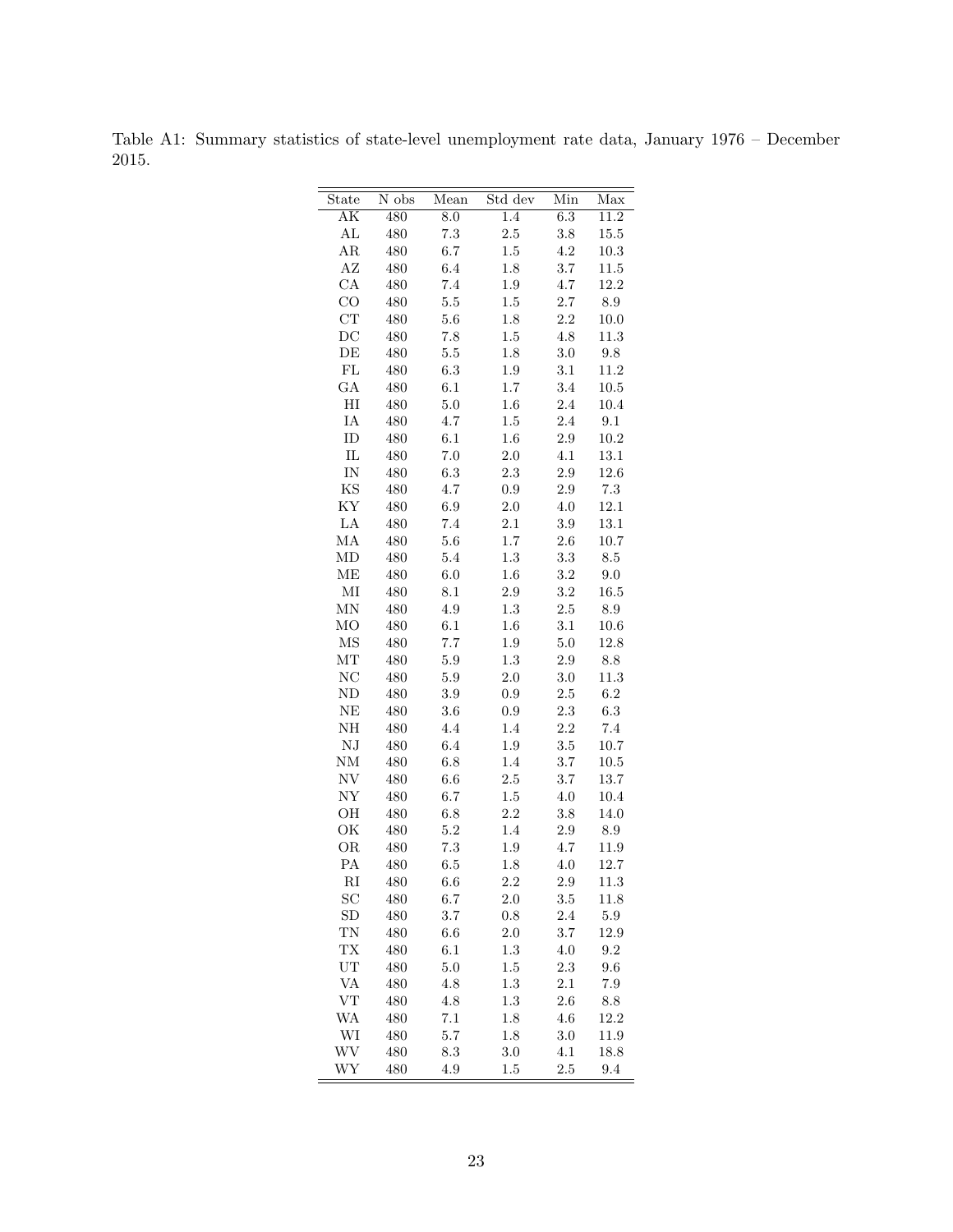Table A2: Data and sources.

| Description                     | Transformation                    | Period    | Freq    | Source                        |
|---------------------------------|-----------------------------------|-----------|---------|-------------------------------|
|                                 | Business cycle chronologies       |           |         |                               |
| State unemployment rate         | Bry-Boschan                       | 1976-2015 | Monthly | <b>BLS</b>                    |
| State coincidence index         | Bry-Boschan                       | 1976-2015 | Monthly | <b>BLS</b>                    |
|                                 | State controls                    |           |         |                               |
| $\%$ pop. w/BA or more          |                                   | 1977-2013 | Annual  | <b>BEA</b>                    |
| Right-to-work legislation       | Dummy variable                    | 1977-2014 | Monthly | Collins $(2014)$              |
| Average firm size               |                                   | 1977-2011 | Annual  | Census                        |
| 30-yr mortgage interest rate    |                                   | 1977-2010 | Monthly | Freddie Mac                   |
| State housing index             | 12-mo log diff $(\times 100)$     | 1978-2015 | Monthly | <b>FHFA</b>                   |
|                                 | National macroeconomic indicators |           |         |                               |
| National unemployment rate      |                                   | 1976-2015 | Monthly | <b>BLS</b>                    |
| Net oil price increase          | WTI                               | 1976-2015 | Monthly | US EIA; Hamilton (1996)       |
| Wilshire 5000 total index       | 12-mo log diff $(\times 100)$     | 1976-2015 | Monthly | FRED                          |
| Realized volatility of Wil 5000 | S.D. of daily return              | 1980-2015 | Monthly | FRED                          |
| Federal Funds rate              |                                   | 1976-2015 | Monthly | <b>FRB H.15</b>               |
| 3-month Treasury yield          |                                   | 1976-2015 | Monthly | <b>FRB H.15</b>               |
| 10-year Treasury yield          |                                   | 1976-2015 | Monthly | <b>FRB H.15</b>               |
|                                 | Monetary policy shocks            |           |         |                               |
| Romer-Romer                     |                                   | 1977-2010 | Monthly | R&R $(2004)$ ; author's calc. |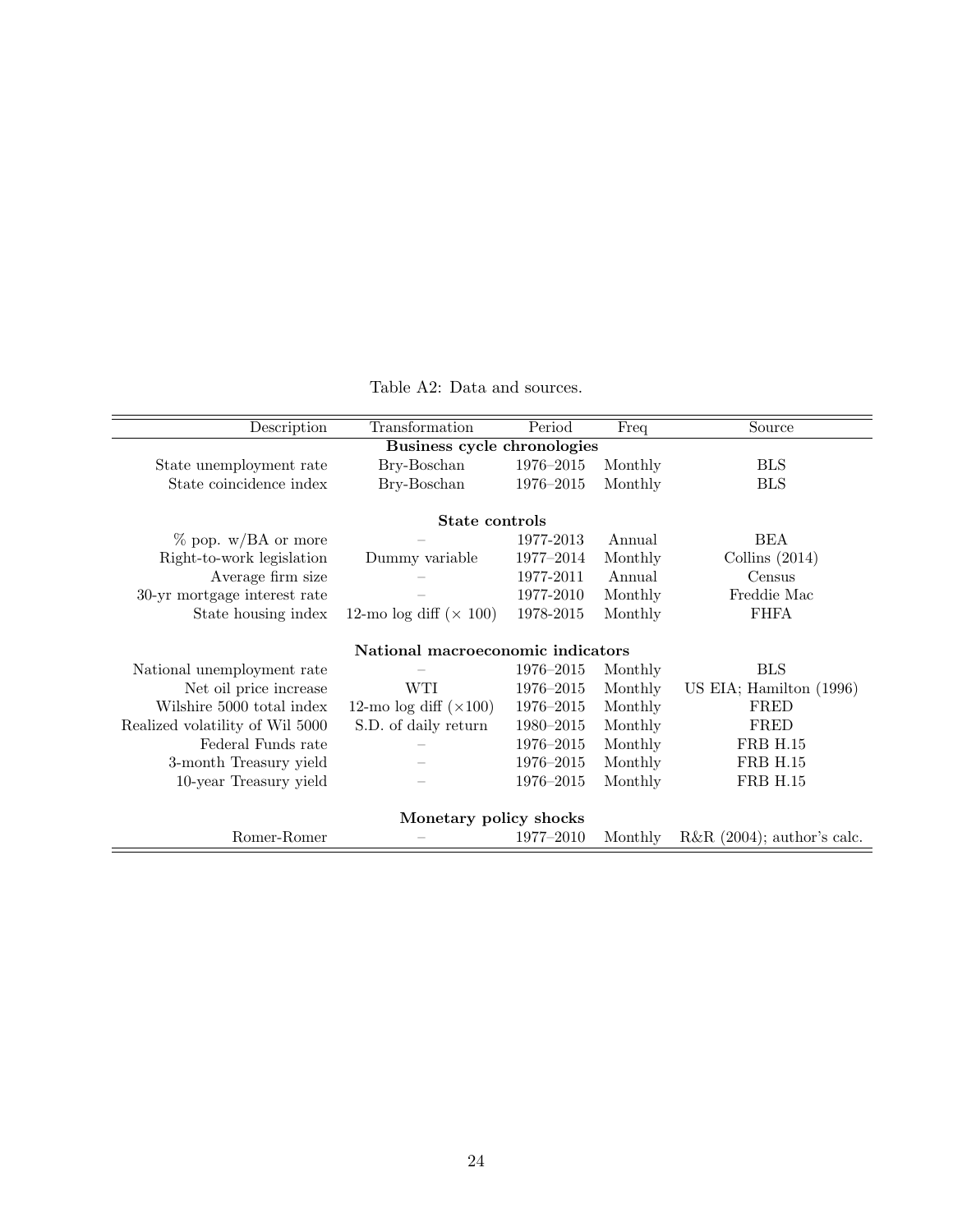|                                             | $\left( 1\right)$ | $\left( 2\right)$ | $\left( 3\right)$ | $\left(4\right)$ | (5)      |
|---------------------------------------------|-------------------|-------------------|-------------------|------------------|----------|
| Romer-Romer shock                           | 1.06              | 1.01              | 1.10              | 1.02             | 1.10     |
|                                             | (0.22)            | (0.21)            | (0.34)            | (0.21)           | (0.34)   |
| $RR \times I(RR > 0)$                       |                   | 1.09              |                   | 0.53             |          |
|                                             |                   | (0.42)            |                   | (0.47)           |          |
| $RR \times I(RR < 0)$                       |                   |                   | 0.91              |                  | 1.04     |
|                                             |                   |                   | (0.35)            |                  | (1.25)   |
| $RR \times I(RR > 0) \times I(RR > \sigma)$ |                   |                   |                   | 2.18             |          |
|                                             |                   |                   |                   | (1.97)           |          |
| $RR \times I(RR < 0) \times I(RR < \sigma)$ |                   |                   |                   |                  | 0.88     |
|                                             |                   |                   |                   |                  | (1.01)   |
| $\alpha$                                    | $2.59**$          | $2.60**$          | $2.60**$          | $2.60**$         | $2.60**$ |
|                                             | (0.15)            | (0.15)            | (0.15)            | (0.15)           | (0.15)   |
| State fixed effects                         | Yes               | Yes               | Yes               | Yes              | Yes      |
| Other controls?                             | Yes               | Yes               | Yes               | Yes              | Yes      |
| N. phase                                    | 238               | 238               | 238               | 238              | 238      |
| N. obs                                      | 13,913            | 13,913            | 13,913            | 13,913           | 13,913   |
| AIC                                         | 200.4             | 202.4             | 202.4             | 203.8            | 204.3    |

Table A3: Effects of monetary policy shocks to hazard rates of peak-to-peak business cycles.

Notes: Standard errors clustered on state in parentheses. Asterisks denote statistical significance at 90 (\*) and 95 (\*\*) percent confidence level.  $\beta$  coefficients exponentiated and significance stars test the null that they differ from one. Regression includes all controls from tables 5 and 6. Sample period 1976–2010. See text for details.